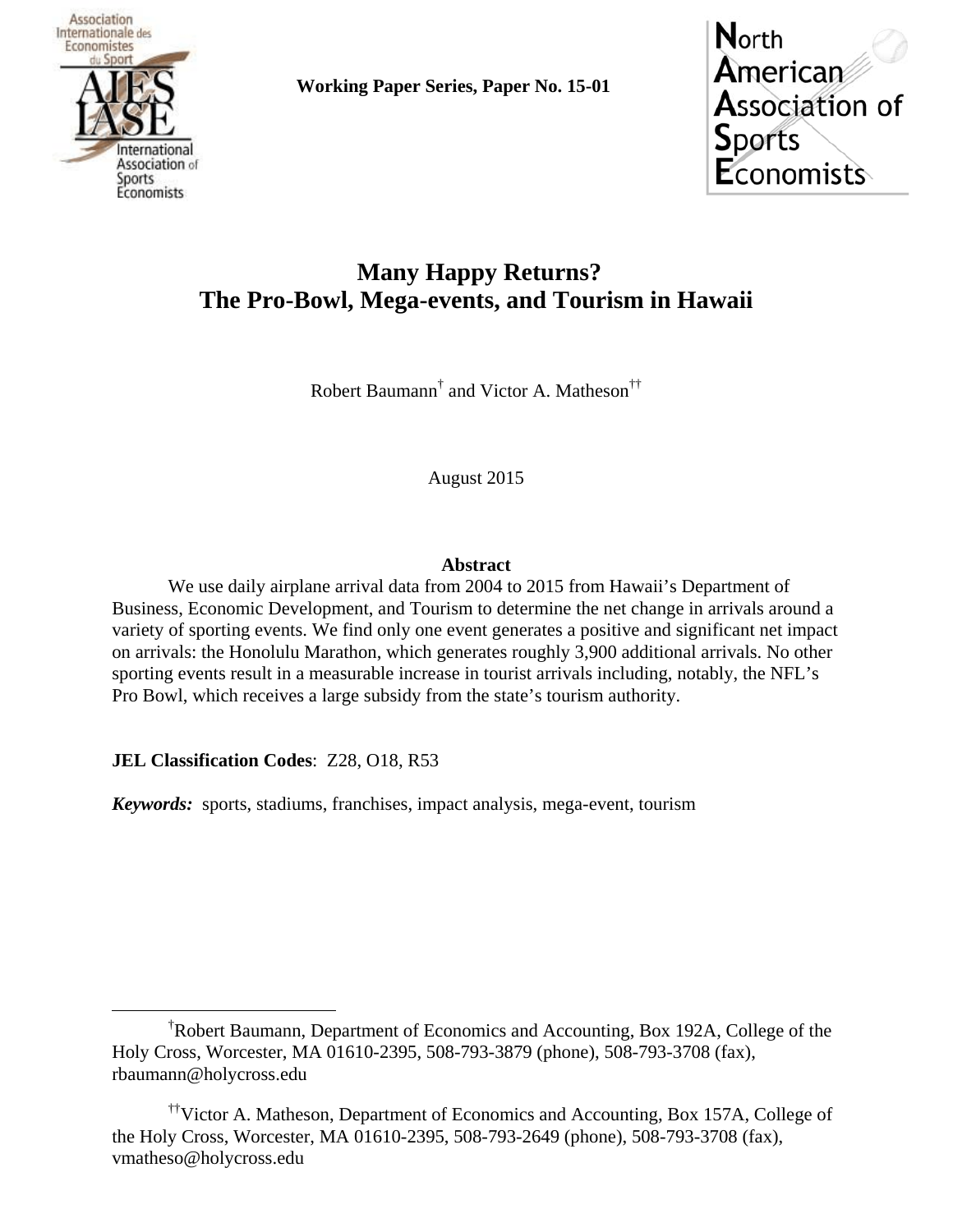#### **Introduction**

Sports boosters often make the claim that major sporting events bring large economic benefits to host communities by claiming these events produce an influx of tourists. Economists, on the other hand, suggest that most sports fans at a given event are typically local residents who are spending money as a spectator rather than elsewhere in the local economy. Furthermore, any fans who come from outside the region may be displacing other tourists or are casual visitors who would have come to the area anyway and just happen to include a sporting event in their travels.

This paper examines tourism patterns in Hawaii over the past decade to determine whether major sporting events increase visitors to the state. Hawaii provides an ideal setting for studying tourism as its remote island location results in precise visitor arrival data. In addition, Hawaii's economy is strongly rooted in tourism with nearly 20 percent of workers in the state employed in the tourism sector or related fields, a figure second only to Nevada among the states (Bureau of Labor Statistics). Finally, this topic has important public finance implications. The Hawaii Tourism Authority (HTA), the state agency charged with promoting tourism, has a budget of over \$70 million. Some of these funds are used to promote spectator sports, such as the National Football League's all-star game, the Pro Bowl.

Previous scholarly work has examined tourism patterns in Hawaii, and in many ways this paper is similar to Baumann, Matheson, and Muroi (2009), which also examines tourist arrivals in Hawaii around sporting events. Using data from 2004 to 2008, Baumann, Matheson, and Muroi (2009) find the Pro Bowl resulted in 5,596 to 6,726 new net arrivals while the Honolulu Marathon increased visitors to the state by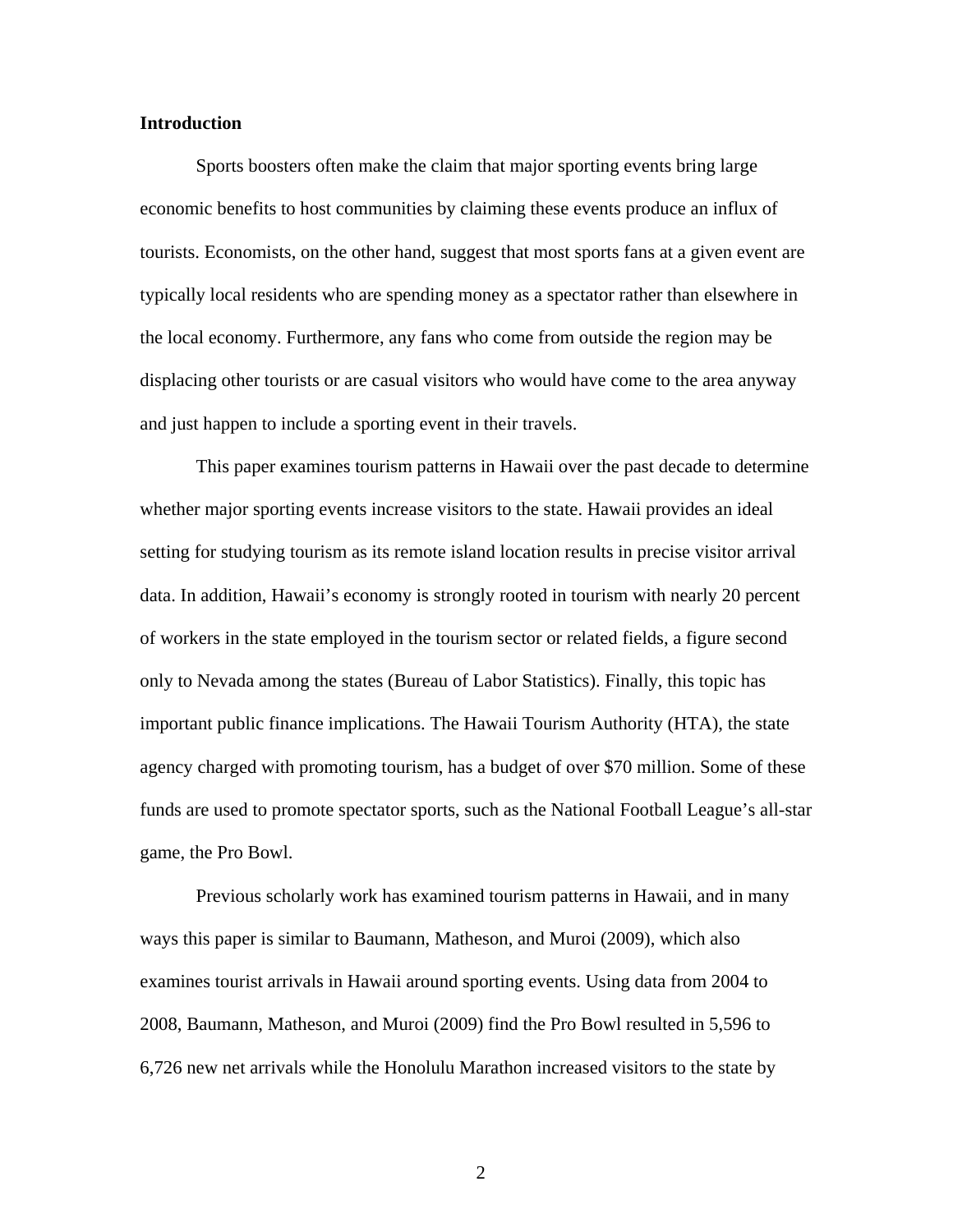2,183 to 6,519 arrivals. Since that paper, the debate over the Hawaii's subsidy to the Pro Bowl has grown substantially. One impetus is the Pro Bowl's location. In each year between 1980 and 2009 the Pro Bowl was played in Aloha Stadium in Honolulu. Since 2009, the game has been moved out of Hawaii twice to the location of that year's Super Bowl: Miami Gardens, FL in 2010 and Glendale, AZ in 2014. While the game returns to Hawaii in 2016, there is currently no location for the 2017 Pro Bowl, and it is possible the NFL will stage the game abroad.<sup>1</sup> Meanwhile, the Pro Bowl commands the highest spectator sport expenditure of the HTA, and its internal economic impact estimates for hosting the Pro Bowl have exploded.

This paper improves on Baumann, Matheson, and Muroi (2009) by exploiting the changes in the Pro Bowl's location to better identify to net impact of hosting the game. In addition, our estimates also provide an opportunity to examine the methodology of the HTA's economic impact statements, which have increased rapidly despite reported reductions in attendance at the game. We find the Pro Bowl does not have a statistically significant impact on arrivals to Hawaii. This finding questions the wisdom of public subsidies for the game. Among the other sporting events that we test, the Honolulu Marathon has the largest impact on arrivals. In the week leading up to the Honolulu Marathon, arrivals increase by roughly 3,900 visitors, which is a 2.5 percent increase.

#### **The History of the Pro Bowl**

The Pro Bowl is an event that dates back to as early as 1939. Officially designated the "Pro Bowl" in 1951, it became an annual event held in Los Angeles. In 1973, the

 1 See Marvez, Alex. "NFL considering Brazil as host for 2017 Pro Bowl." *Fox Sports*. Posted March 23, 2015. Accessed July 29, 2015.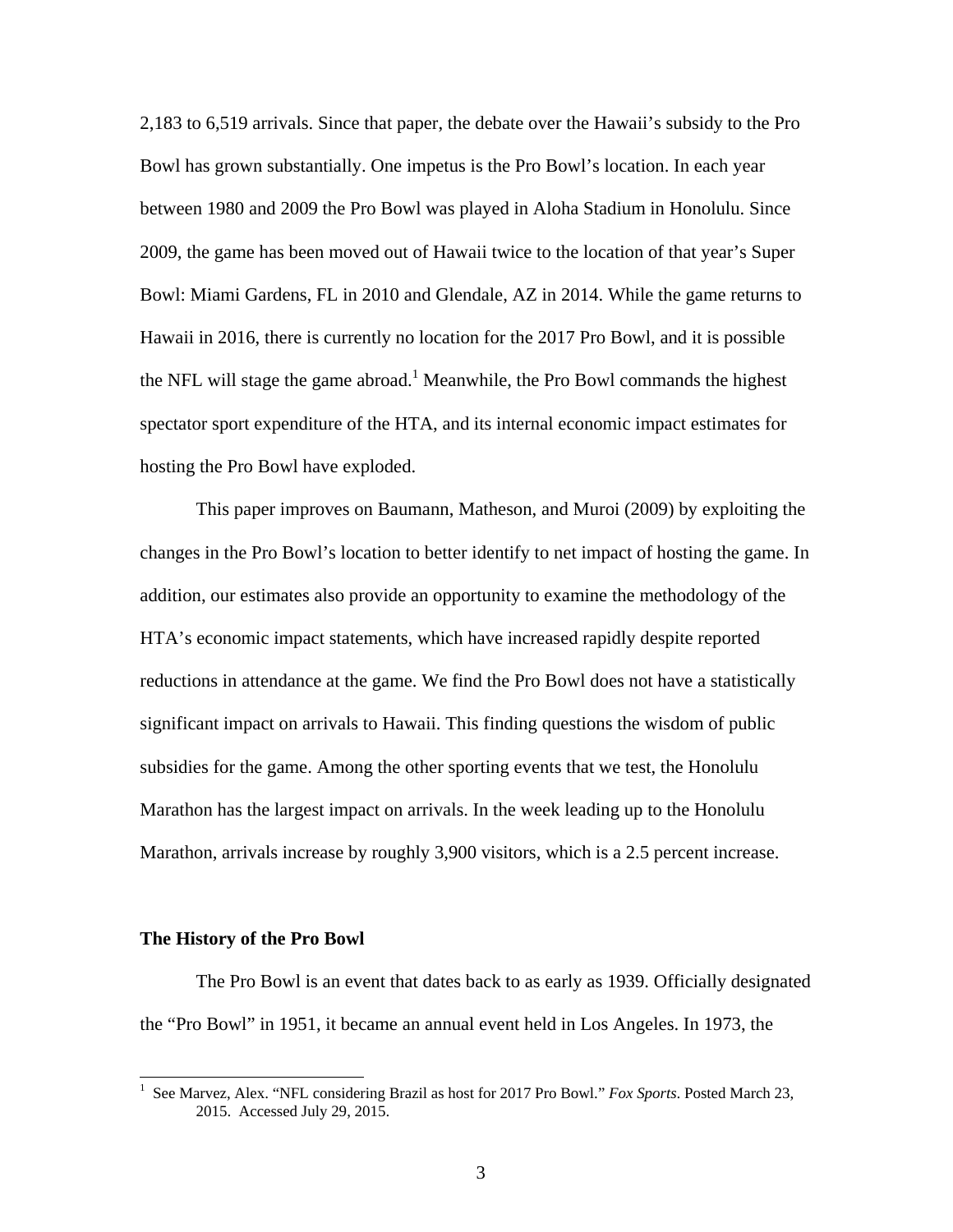event began to change venues each year until 1980 when the game was given a semipermanent home in Hawaii. Between 1980 and 2009 it was played every year at Aloha Stadium in Honolulu, typically the week after the Super Bowl in late January or early February. In 2010, the NFL moved the game away from Hawaii for the first time in three decades, playing the game in Miami Gardens, the same host site as that season's Super Bowl. In the same year, the league changed the timing of the game to the week between the NFL's conference finals and the Super Bowl. The game returned to Aloha Stadium from 2011 through 2014, but the league kept the game in the week before the Super Bowl. In 2015, the game moved out of Hawaii to again be played at the same site as the Super Bowl in Glendale, Arizona. The game returns to Hawaii in 2016, and future Pro Bowls have yet to be scheduled.

 The Pro Bowl has had mixed success as a sporting event. The NFL has recently considered dropping the game in response to falling television ratings and the perception that players do not treat the game seriously. The 12.2 million television viewers the event drew in 2013 was a fraction of 108.7 million viewers for the Super Bowl and also well under the 34.7 million viewers that the average NFL playoff game attracted that year (Sports Media Watch, 2013). Indeed, the Pro Bowl's television audience was lower than the typical regular season NFL game despite the fact that a majority of regular season games are not broadcasted to a full national audience. This distinction makes the Pro Bowl unique among major American professional all-star games, which typically draw a larger viewership than an average regular season game (Fletcher, 2010).

 However, it is hard to characterize 12.2 million viewers as a ratings failure. Table 1 lists the American television ratings of the Pro Bowl and other major sporting events in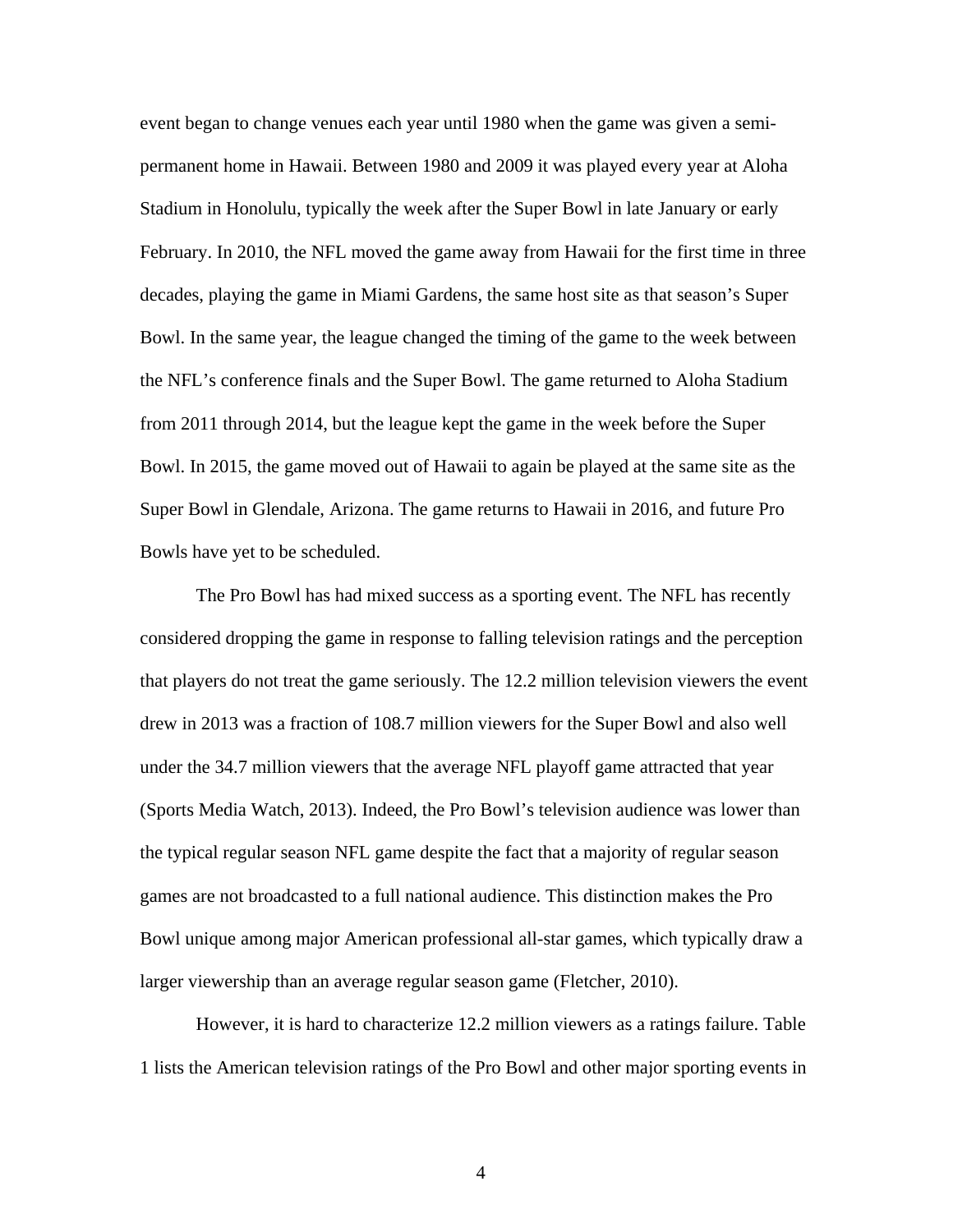2013. The Pro Bowl outdrew both Major League Baseball's (MLB) and the National Basketball Association's (NBA) All-Star Games. In fact, excluding other NFL games, in 2013 the Pro Bowl was among the 30 most-watched sporting events in the US, and its ratings that year exceeded those of every hockey game, soccer match, or tennis match among US viewers. Among the major American professional sports excluding the NFL, only World Series and NBA Finals games topped the Pro Bowl in ratings during 2013. The Pro Bowl also attracts a large live attendance crowd of roughly 50,000 fans each year.

#### **Sports Subsidies and Economic Impact**

The prominence of the Pro Bowl is one reason the HTA regularly pursues hosting the event in Hawaii. The Authority's annual budget is funded by a transient accommodations (hotels, condo rentals, etc.) tax, of which roughly two-thirds is dedicated to direct advertising and outreach. A portion of the remainder subsidizes various cultural festivals and sporting events. Table 2 summarizes HTA expenditures on events in 2013. In 2013 a total of \$7.6 million dollars was allocated to 20 cultural and 14 sporting events across Hawaii's six major islands. These events include a variety of native Hawaiian programs, wine, coffee, and film festivals, and a range of sporting events including college basketball tournaments, professional golf events, college football's Sheraton Hawaii Bowl, the Ironman World Championship, several water sports events, and the NFL's Pro Bowl (Hawaii Tourism Authority, 2014). For the right to host the 2014 Pro Bowl, the HTA paid the NFL \$4,000,000 and covered \$152,000 in game management costs (a figure rising to \$5,000,000 plus expenses in 2016) while the league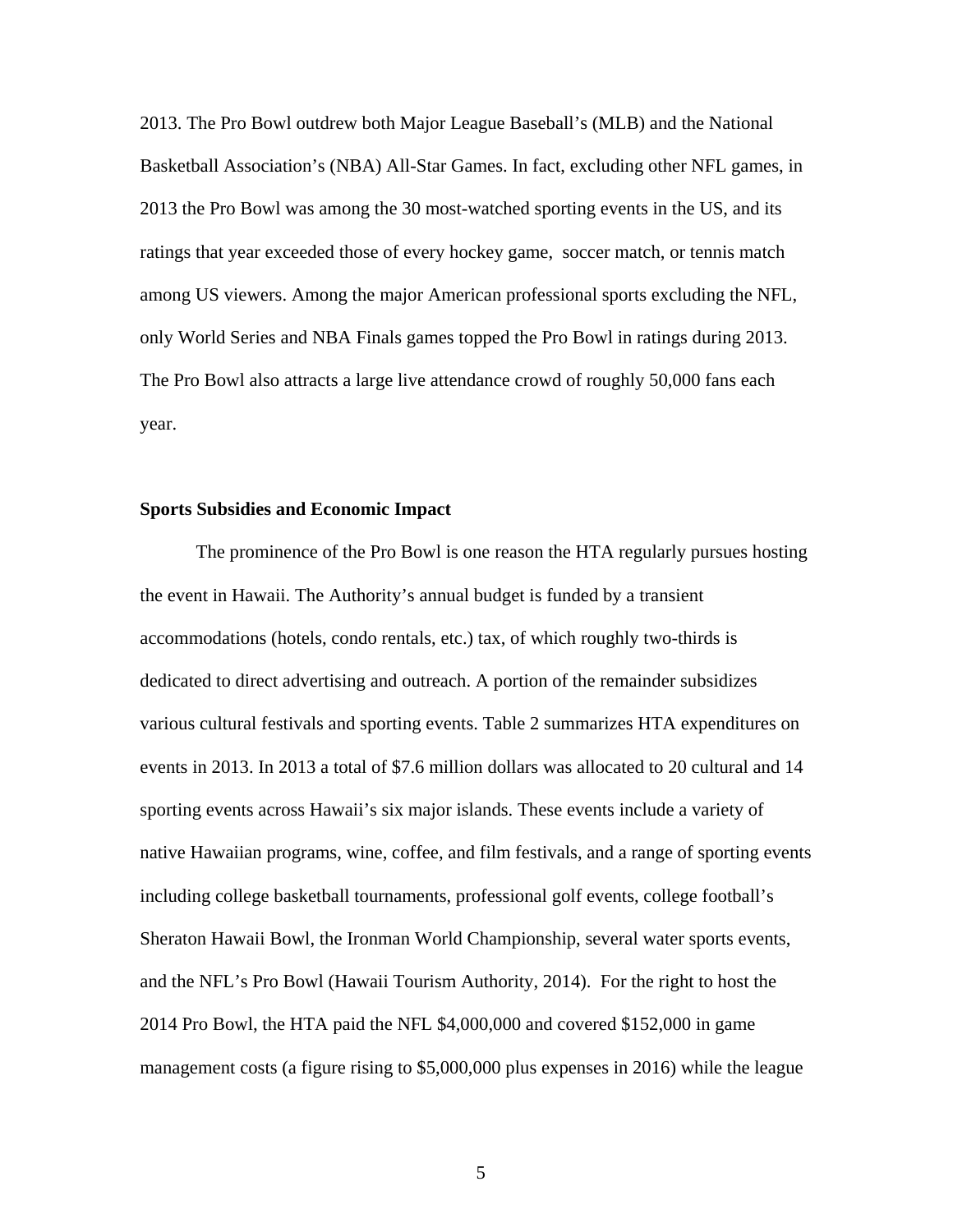keeps the revenue generated by ticket sales and media rights (Lewis, 2014). In other words, the Pro Bowl consumes more of the Hawaii Tourism Authority's annual budget than all of the organization's other subsidized events combined while allowing the NFL to keep all of the direct revenue associated with the game.

Indeed, the multi-million dollar subsidy received by the Pro Bowl has come under fire. In 2011, then-governor Neil Abercrombie stated it was "so stupid [the state would] do things like give 4 million bucks to a \$9 billion football industry and not give any money to children. You've got this spectacle of these multimillionaires and billionaires out there arguing about how they're going to divide it up, and then they come and ask us to bribe them with \$4 million to have a scrimmage out here in paradise. We've got to get our values straight and our priorities straight" (Associated Press, 2011).

The HTA defends its subsidy of the Pro Bowl by claiming that the television viewership provides advertising for the state and the event generates a boom in visitors and tourism spending. Unfortunately, there are several reasons to be skeptical of the HTA's economic impact estimates, which are summarized in Table 3. Between 2007 and 2013, the Pro Bowl experienced declining attendance and significantly fewer out-of-state visitors leading to stagnant or falling visitor spending estimates. This loss in the number of visitors is somewhat compensated by an estimated 33% increase in per visitor spending. This large increase in per visitor spending over a short period of time alone raises concerns about the accuracy of the HTA's spending estimates, but the agency's 2014 figures are the most questionable. The HTA reported that the 2014 Pro Bowl experienced another 13 percent increase per visitor spending and the number of "visitors" to the Pro Bowl rose from 18,873 in 2012 to 47,270 in 2014. The 2014 economic impact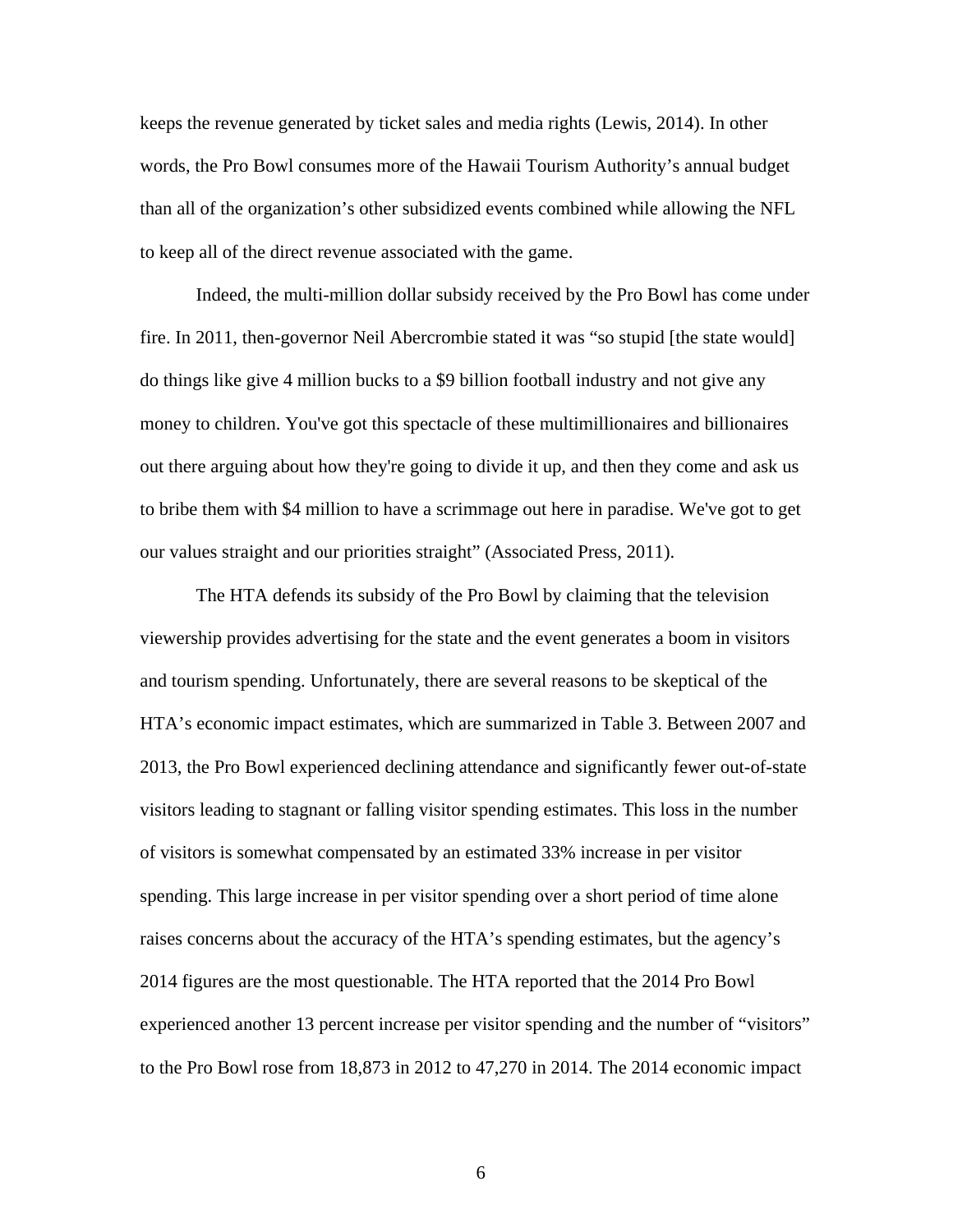study also reported \$15.9 million production costs and events as well as \$200 million in "media value" (Shankman, 2014).

 The HTA's 2014 economic impact study falls prey to several common errors. The first problem is that the 2014 study counts all fans at the game as "visitors" while previous studies only count people from outside the state who attended the game. The inclusion of local residents ignores the "substitution effect" of spending. By spending money at the game, local residents must substitute less spending elsewhere in the local economy. Put another way, a Hawaiian that buys a Pro Bowl ticket does not increase total spending in the state's economy but rather shifts it from one sector to another. Furthermore, it is highly unlikely that the average spending per spectator would increase if local residents, whose spending would typically be limited to one day and would not generally include things like rental cars or accommodations, are included. Even if locals are improperly included in an economic impact statement, their consumption patterns are radically different compared to out-of-state tourists. The inclusion of production costs and events is also potentially improper, especially if the production is done by businesses or imported labor brought in especially for the game. If so, this spending, if it does in fact occur, doesn't fully accrue to Hawaiians and shouldn't be counted as a benefit to the state.

 A \$200 million advertising benefit is similarly suspect. Typically advertising benefits are estimated by calculating the amount of time during a sports telecast the host city is mentioned and valuing those mentions at the advertising rates that apply during the broadcast. Similarly, mentions of the city in news reports in other media outlets are tallied up and a similar valuation is applied. The problems with this estimate of value are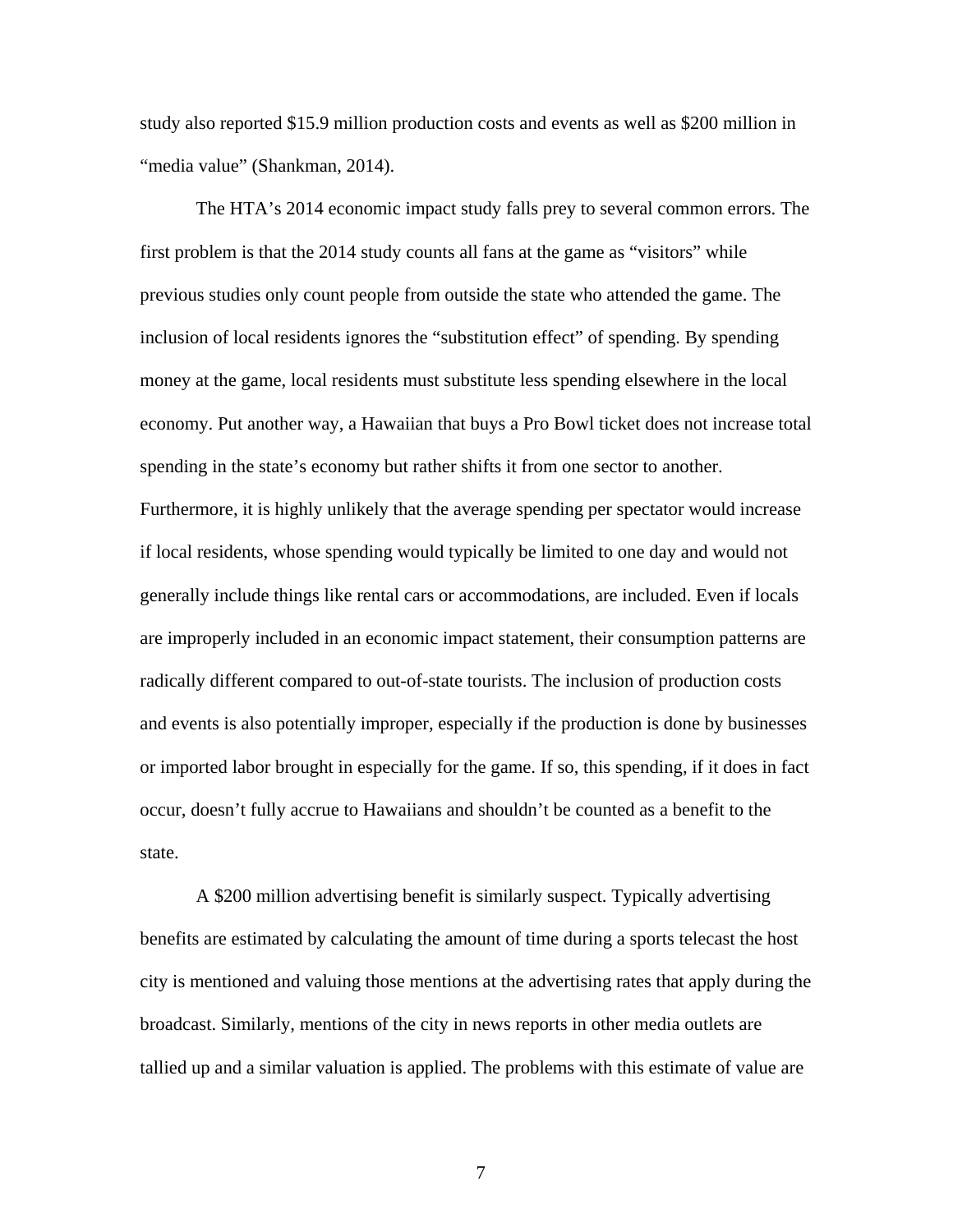numerous. First, most cities and states simply don't believe that advertising benefits, even when large, lead to a marginal increase in tourism that justifies the expenses of hosting. This is evident in the advertising budget of the HTA, who spends less than \$50 million per year on direct advertising despite Hawaii having the second most tourism-based economy in the country. In addition, equating media mentions to advertising value suggests that seeing Honolulu in a background shot for 30 seconds has the same value as a targeted 30-second television commercial. Furthermore, applying the same value of advertising to an entire game assumes that the advertising effect of seeing the host city during the game does not suffer from declining marginal utility of the advertising power.

 While advertising benefits to mega-events may exist, two caveats must be mentioned. First, mega-events may be associated with negative publicity. For example, the blackout during the 2013 Super Bowl may have cast the host city, New Orleans, in a bad light. For example, if the city can't keep the lights on during their biggest event of the year, then what sort of place is it to visit or do business with the rest of the year? Similarly, the international reputations Munich and Atlanta were tarnished by the terrorist events that occurred during the Olympics held in each city, and allegations of bribery and corruption associated with Winter Olympics in Sochi and Salt Lake City as well as FIFA World Cups in Russia and Qatar have hurt those regions' reputations.

 Second, even events that go off perfectly may not generate future tourism to the host. Tourism relies heavily on word-of-mouth advertising as vacationers return and tell others about their trip, which can impact the decision-making of future travelers. When visitors to a mega-event relate their experiences, the discussion of the trip may focus on the sporting contest rather than the host city. Thus, the word-of-mouth advertising from a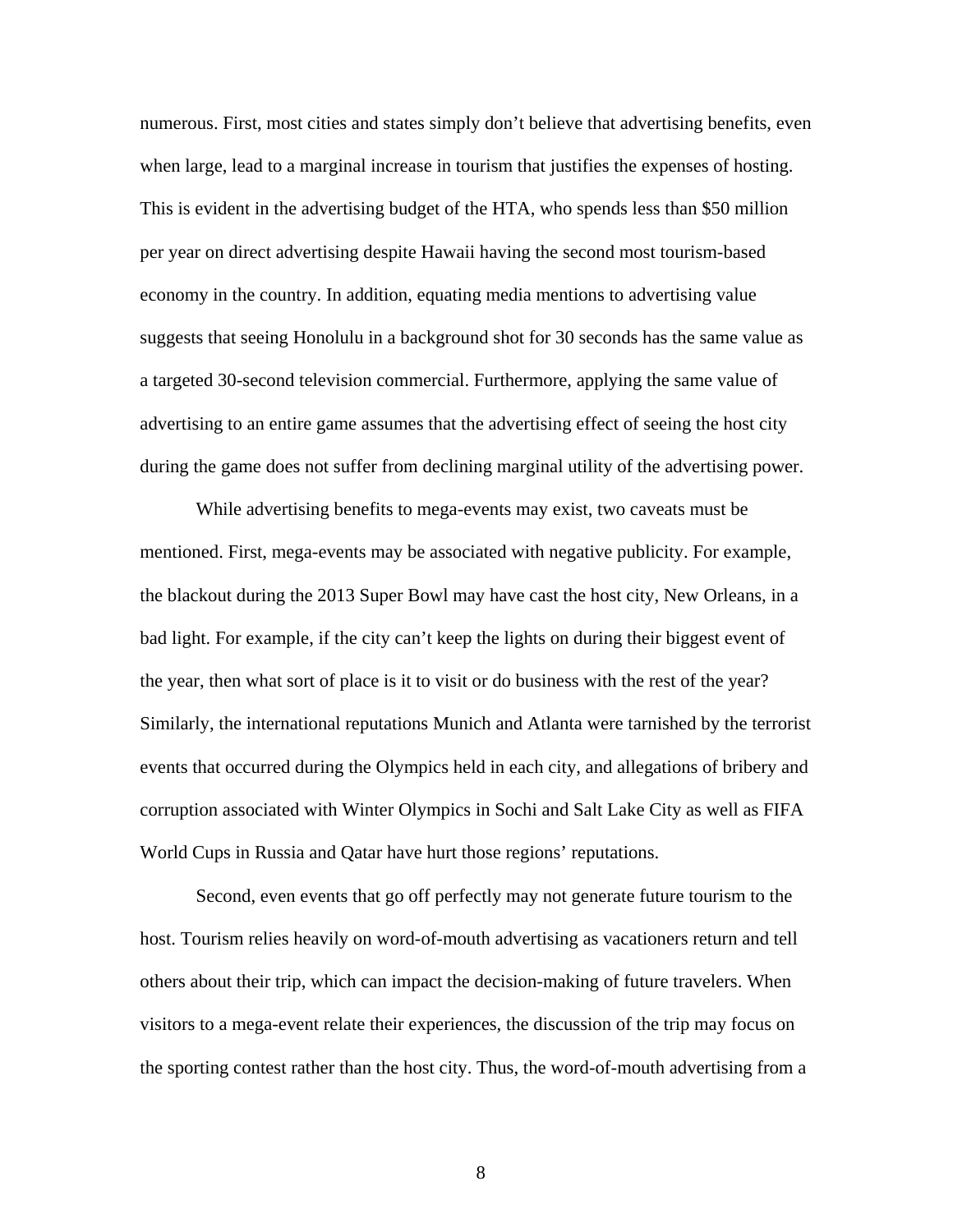visitor to the 2012 Summer Olympics in London may be more likely to generate tourism for future Olympic games rather than enhance London's reputation as a vacation spot (Zimbalist, 2015).

#### **Past research**

Hawaii is not alone in producing large, positive estimates of sports-related tourism spending. In comparison, academic studies of mega-events either fail to find any increase in measurable economic activity associated with the event (Porter, 1999; Baade and Matheson, 2001, 2004, 2006, Coates and Humphreys, 2002; Hagn and Maennig, 2008, 2009; Jasmand and Maennig, 2008; and Baade, Baumann, and Matheson, 2008), or find increases that are a fraction of those claimed by boosters (Coates, 2006; Coates and Depken, 2006; and Baumann, Engelhardt, and Matheson, 2012).

Studies focusing on tourism are similarly negative. Ritchie and Smith (1991) find that while the name recognition of Calgary rose significantly as a result of the 1988 Winter Olympics, the boost was short-lived. Similarly, Tieglund (1999) shows that 40 percent of the full-service hotels in Lillehammer went bankrupt after the 1994 Winter Olympic Games. Lavoie and Rodriguez (2005) find that NHL games have only minimal effects on hotel occupancy rates on host cities. Peeters, Matheson and Szymanski (2014) and Fourie and Santana-Gallego (2015) examine tourist arrivals into South Africa during the 2010 World Cup. Both studies find a significant increase in arrivals, particularly from countries with teams participating in the event. However, the net increase in tourism of between 100,000 to 200,000 additional visitors is at most half of the predicted numbers prior to the event, and not a sufficient number to justify the billions of dollars spent on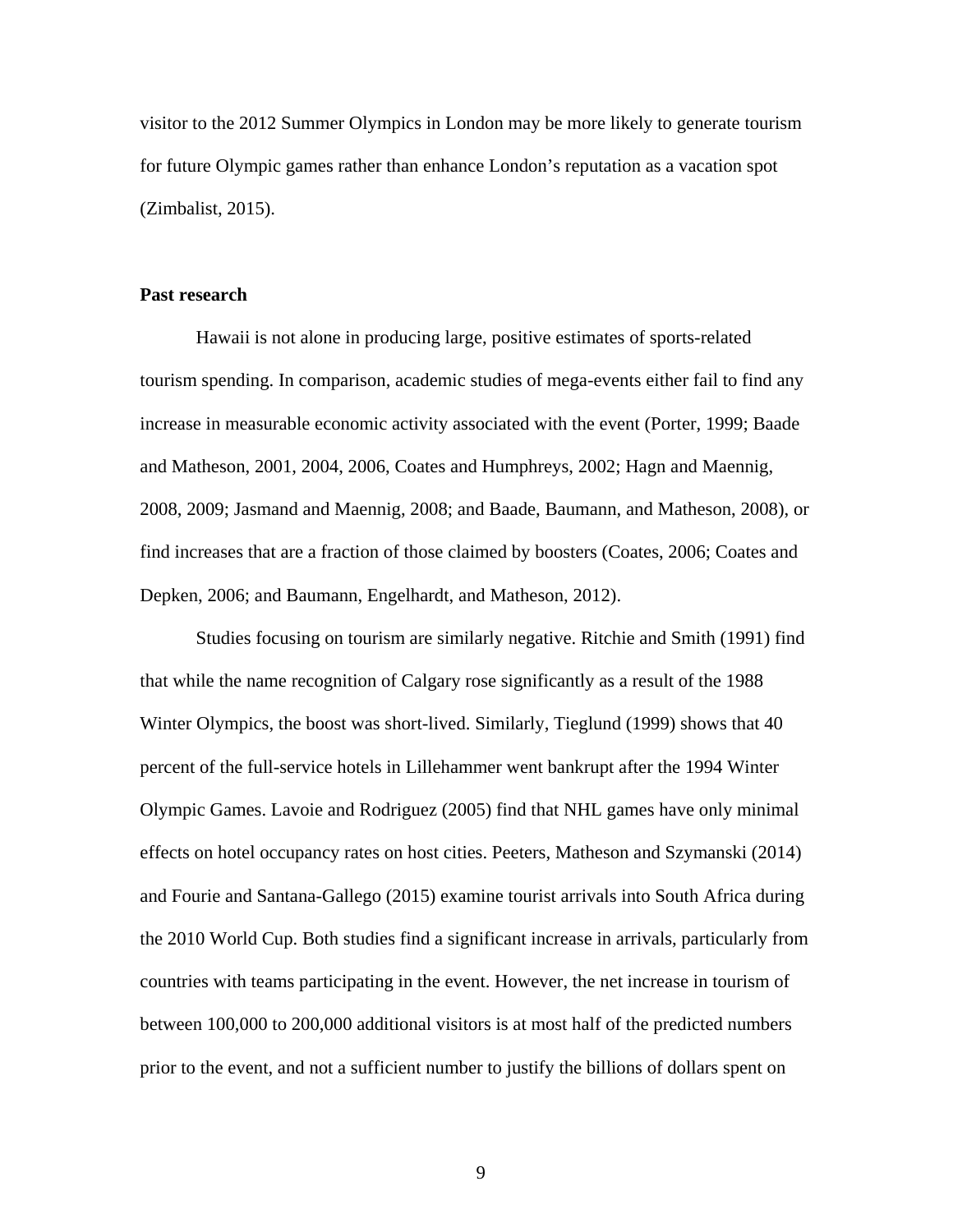new stadiums for the tournament. Data on tourist arrivals for other South African sports events are similarly unencouraging (Fourie and Santana-Gallego, 2011). Finally, as mentioned previously, Baumann, Matheson and Muroi (2009) examine tourist arrivals in Hawaii finding statistically significant increases in tourism associated with the Pro Bowl (5,596 to 6,726 net new arrivals), Honolulu Marathon (2,183 to 6,519 additional arrivals), and Ironman Triathlon (1,880 and 3,583 arrivals). However, in the case of the Pro Bowl, the demonstrated increased is a fraction of the estimates in HTA economic impact studies.

#### **The Data**

This paper estimates the impact on airport arrivals of the Pro Bowl, Hawaii Bowl, two professional golf events, Honolulu Marathon, and Ironman Triathlon between January  $3<sup>rd</sup>$ , 2004 to May 31<sup>st</sup>, 2015. Each of these events is publicized across the United States, and in some cases, all over the globe. In addition, most of these events are partially funded by the HTA, which reflects the HTA's belief that these events encourage Hawaiian tourism.

Analyzing events that occur regularly in the same area and time of the year is problematic. In some cases exogenous changes in sports can be used to identify event impact. For example, Coates and Humphreys (2002) and Baade and Matheson (2001; 2006) examine the effects of all-star games and post-season play in American professional sports. These events typically take place in different cities each year either by design or due to the random nature of which teams qualify for the post-season. Thus, the impact of an event can be estimated by examining a local economy in a year that an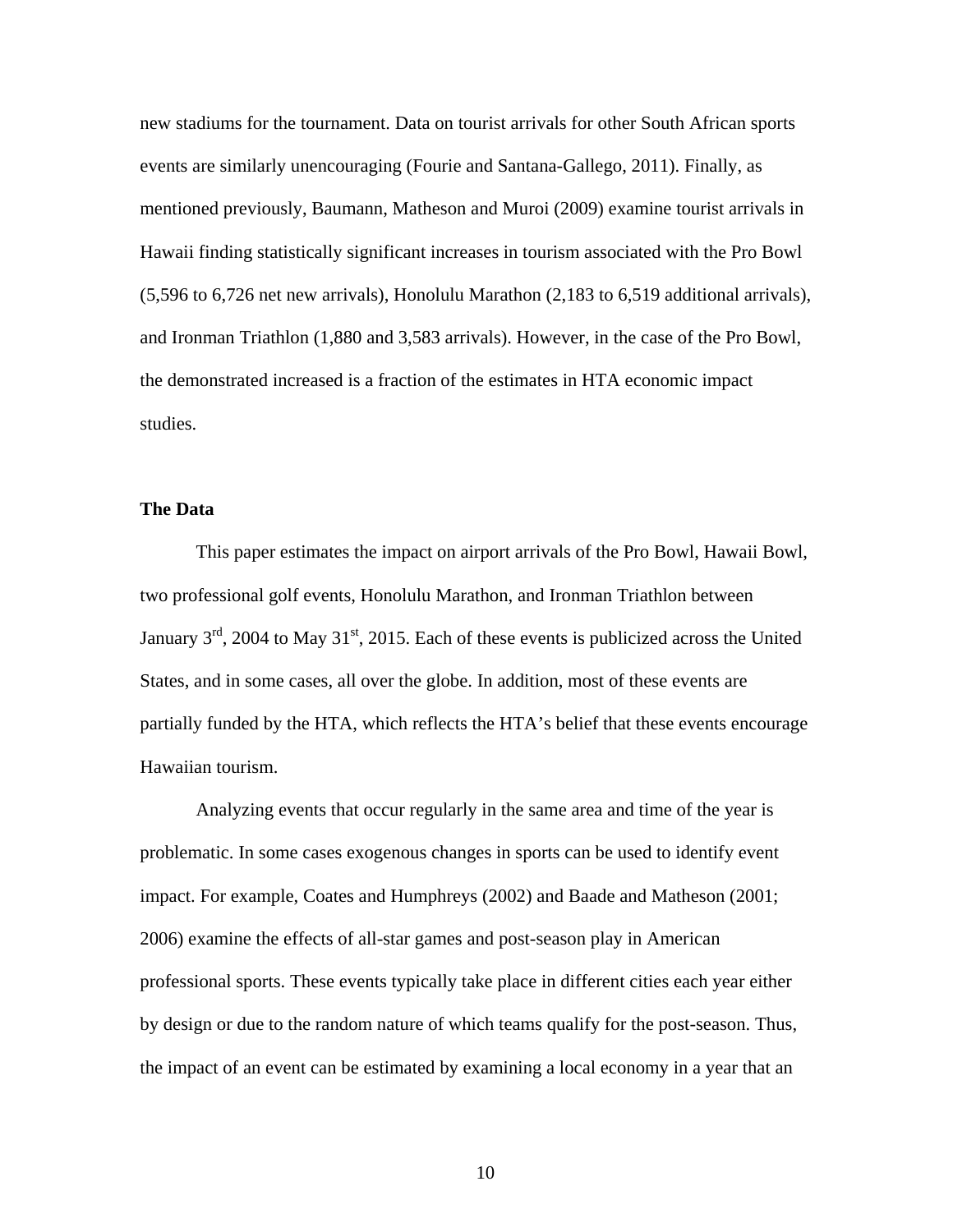event is held in comparison with another year in which when the event is played elsewhere. Similarly, Coates (2011), Coates and Depken (2006) and Baade, Baumann, and Matheson (2008) examine monthly taxable sales data and rely on differences in the numbers or types of games played during specific months to estimate the impact of major sporting events on tax receipts.

Because the major sporting events in Hawaii typically occur in the same month during every year, neither annual nor monthly data are sufficient to tease out the effect of the games. The daily airplane arrival data used in this study and Baumann, Matheson, and Muroi (2009), in part, corrects for this deficiency. However, if the events regularly occur during the same part of the year, the results may be capturing seasonal effects rather the effects of the event. Fortunately the change in timing of the Pro Bowl as well as its absence twice during our sample frame reduces the possibility of this occurring.

Hawaii is a unique location to estimate economic impact since its remote location forces the majority of visitors to arrive by plane. In addition, Hawaii's Department of Business, Economic Development, and Tourism provides daily arrival data at all Hawaiian airports. This allows us to estimate event impact by comparing actual arrival data leading up to the event to our prediction of arrivals based on the rest of the data. The use of daily data in economic impact analyses is rare out of necessity; most data sources aggregate data over longer time periods which forces researchers to identify any impact using monthly, or in some cases, annual data. In order to analyze the events in this study, daily data are a necessity since these events are typically held at the same times each year. However, a drawback of arrival data is that our estimate of impact is measured in extra arrivals rather than the dollars that they spend.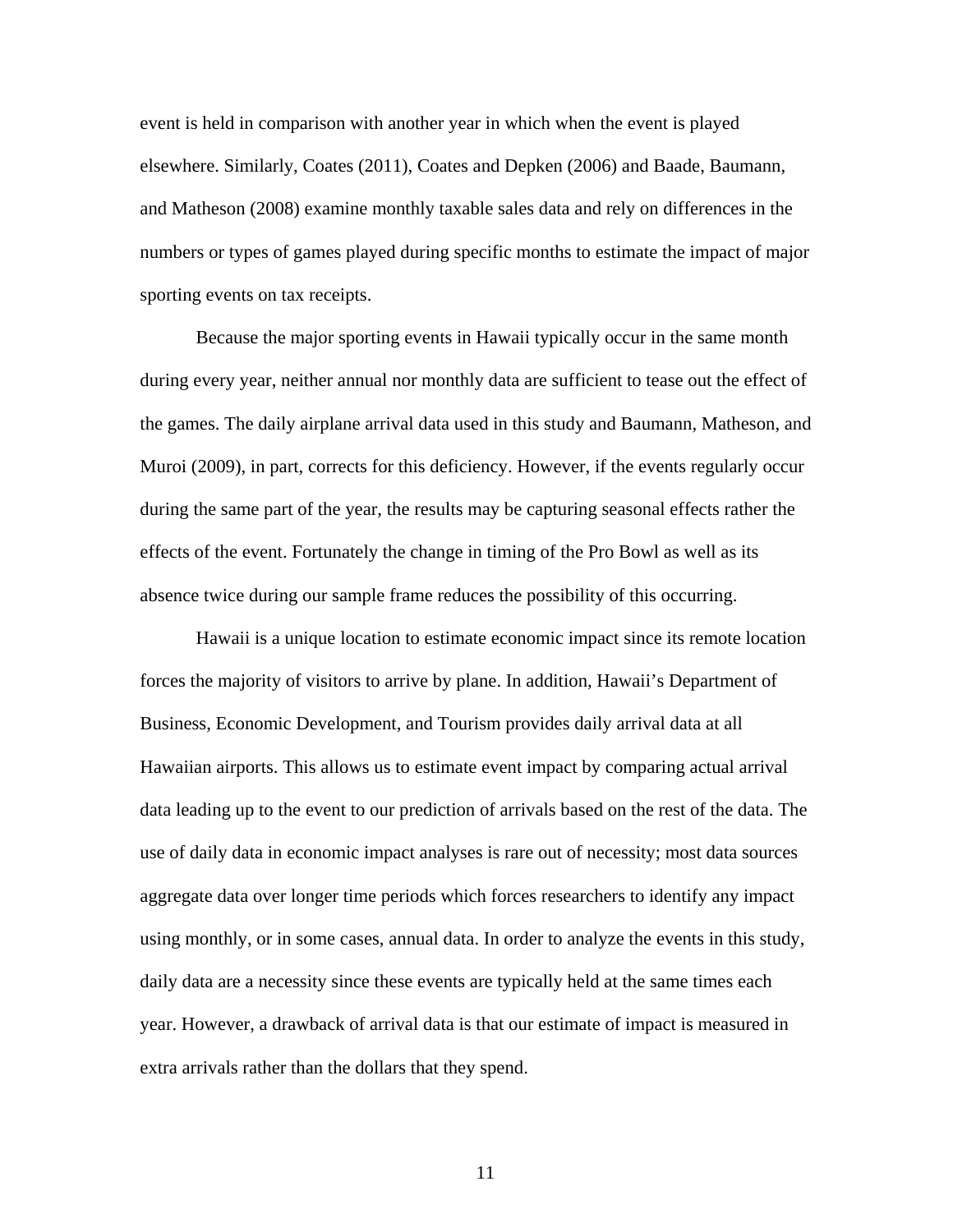Table 4 lists the events and their corresponding dates. We include two professional golf events: Hyundai Tournament of Champions**<sup>2</sup>** and Sony Open. In general, these events are held at the same time each year, e.g. the Honolulu Marathon is held on the second Sunday of each December throughout our sample frame. However, there are some notable exceptions like the Pro Bowl which has shifted from early February to late January and, in some years, was not held in Hawaii. The Hawaii Bowl is typically held on Christmas Eve, which means our empirical analysis will not be able to distinguish between those arriving for the game and those arriving for the Christmas holiday.

Figures 1, 2, and 3 illustrate the average arrivals for each day of the week, month, and year, respectively. While the average number of arrivals during our sample frame is about 22,817, these figures show there is significant variation across days, months, and years. For example, average arrivals are highest during weekends and summer months. In addition, arrivals decreased during the most recent recession and have since rebounded to even higher levels.

#### **Model**

l

Our empirical strategy compares the actual arrival data leading up to the event with an estimate of arrivals for a given day of the week, month, and year. Box and Tiao (1975) provides an approach to estimate the marginal effect on arrivals of each event. Specifically, we model daily airport arrival data using an ARIMA process with interventions. This is a common approach in the analysis of economic impact in sports,

 $2^{2}$  Due to changing sponsorship, this event has also been called Hyundai Tournament of Champions (2011 to 2015), SBS Championship (2010), Mercedes-Benz Championship (2007 to 2009), and Mercedes Championships (2004 to 2006).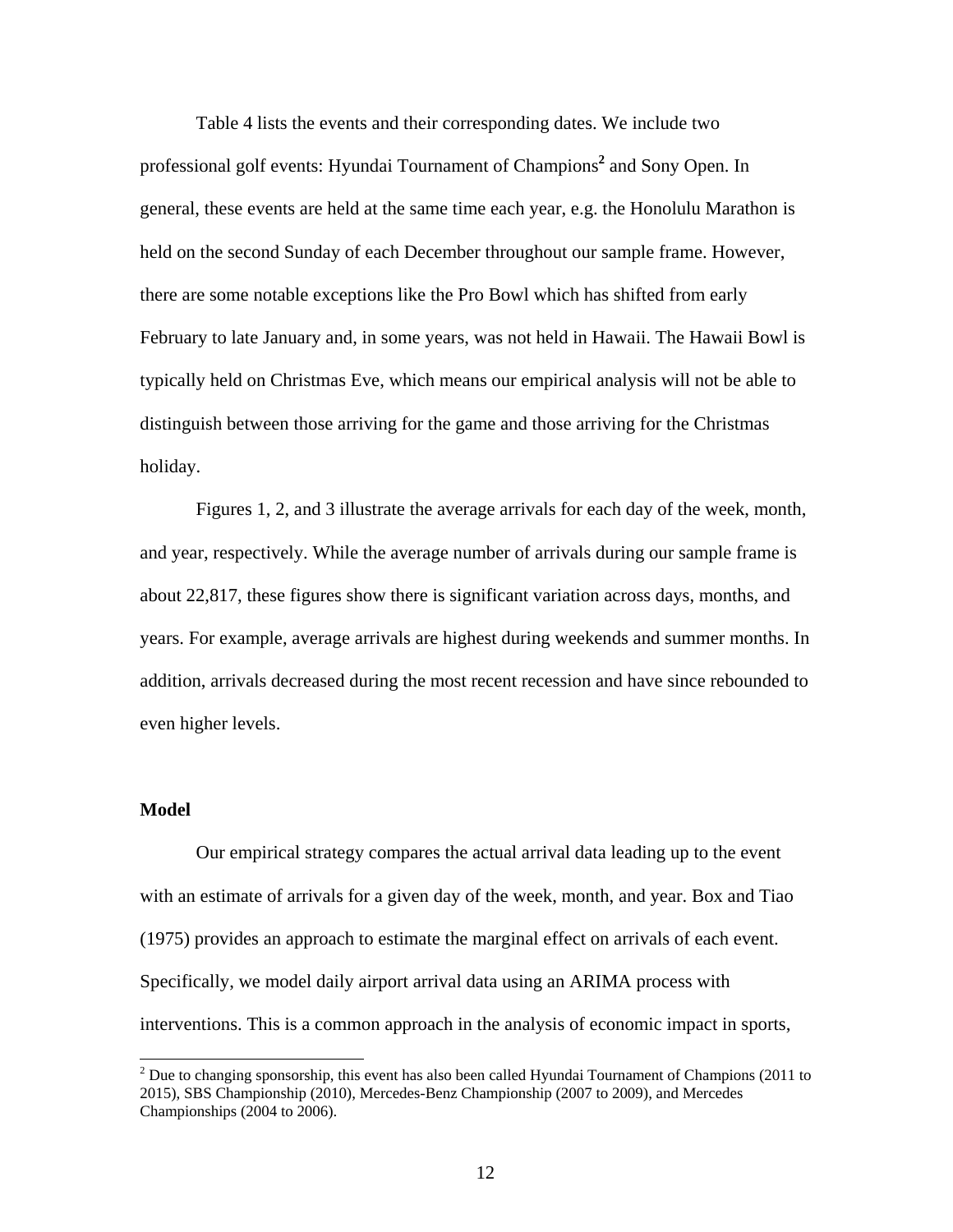e.g. Schmidt and Berri (2002), Matheson (2006), and Baumann, Matheson, and Muroi (2009). In addition to the autoregressive (AR), moving average (MA), and intervention terms, we also include dummy variables for each day of the week, month, and year to mitigate the variation illustrated in Figures 1 through 3. The ARIMA(*P*,*I*,*Q*) model is

$$
z_{t} = \alpha + \sum_{p=1}^{P} \phi_{p} z_{t-p} + \sum_{q=1}^{Q} \theta_{q} \varepsilon_{t-q} + \sum_{d=1}^{6} \beta_{d} d a y_{d} + \sum_{m=1}^{11} \alpha_{m} m \text{ on } t h_{m} + \sum_{n=2005}^{2015} \lambda_{n} \text{ year}_{n} + \sum_{s=1}^{S} \delta_{s} \text{ event}_{s} + \varepsilon_{t},
$$

where  $day_d$ , *month<sub>m</sub>*, and *year<sub>n</sub>*, are dummy variables for all but one day, month, and year in the sample. In addition,  $z_{t-p}$  represents the AR terms and  $\varepsilon_{t-q}$  represents the MA terms. Finally, the events in Table 1 are the intervention terms and represented by a vector of dichotomous variables in *event*<sub>s</sub>.

 Because we use daily data, we have to consider the timing of arrivals in anticipation of each event. Hawaii is likely too remote for travelers to arrive the day of the event, but it is unclear how early travelers will come if any of our events are the motivation for their trip. It is plausible travelers arrive several days before the event in order to enjoy Hawaii's many amenities. For this reason, we model *event*, as a series of dichotomous variables for each of the seven days leading up to the event. The professional golf events in our analysis last four days, so we start counting from the final day.

Before estimating the model, we check whether the arrival data have unit roots using three tests: the augmented and generalized least squares versions of the original Dickey and Fuller tests (1979, 1981), Phillips and Perron (1988), and Kwiatkowski, Phillips, Schmidt, and Shin (1992). Since we include dichotomous variables for day of the week, month, and year in our empirical model, we perform these tests on the residual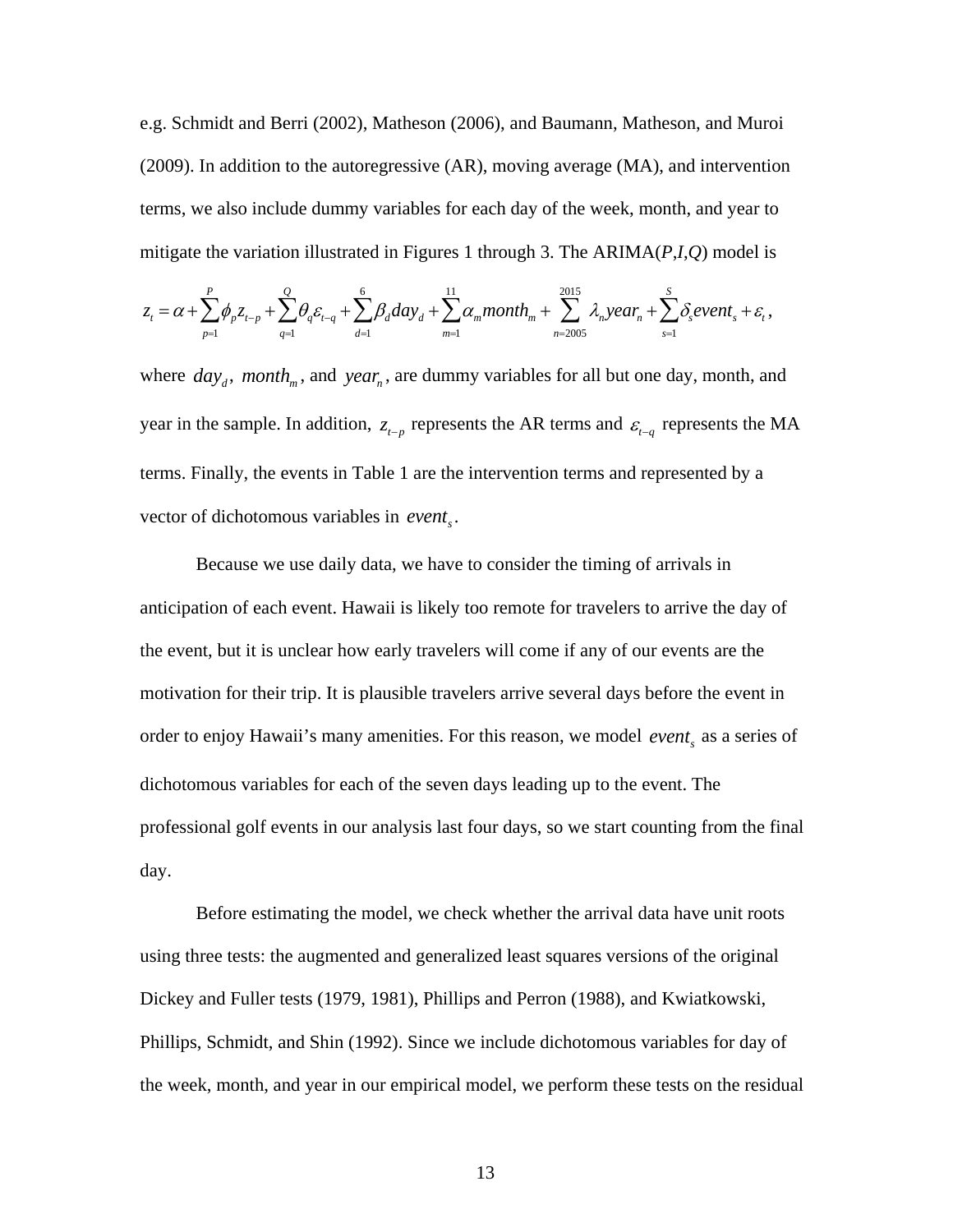arrivals after accounting for these time variables. Specifically, we regress arrivals on the full set of time dummy variables using ordinary least squares and perform the unit root tests on the residuals of this estimation. Figures 4 and 5 plot daily arrivals and residual daily arrivals, respectively.

Table 5 presents the results of the unit root tests, all of which suggest that residual arrivals do not have a unit root. This is not surprising given the plot of residual arrivals at Figure 4, which implies a stationary series. One complication with these tests is choosing the number of lags, which are intended to mitigate serial correlation in the unit root tests. Fortunately, all of the unit root tests are robust to the number of lags.

Table 6 provides the estimation results. The Akaike Information Criterion (AIC), which is used to specify the number of the autoregressive (*P*) and moving average (*Q*) terms, sets  $P = 8$  and  $Q = 0$  but the estimates on our intervention terms are largely unaffected by the specification of *P* and *Q*. In general, the Honolulu Marathon is the only event to exhibit a positive and statistically significant impact on daily arrivals. The bump in arrivals is most prominent four and five days prior to the event, which increases arrivals by roughly 1,000 people each day. There are also positive and statistically significant increases two, six, and seven days prior to the event. The sum of the statistically significant estimates suggests that the event brings an extra 3,900 arrivals in the week leading up to the Honolulu Marathon, which is roughly a 2.5 percent increase over an average week in December. It is worth noting that this figure lies right in the middle of the Baumann, Matheson, and Muroi's (2009) range of estimates for the increase in visitors due to the Honolulu Marathon.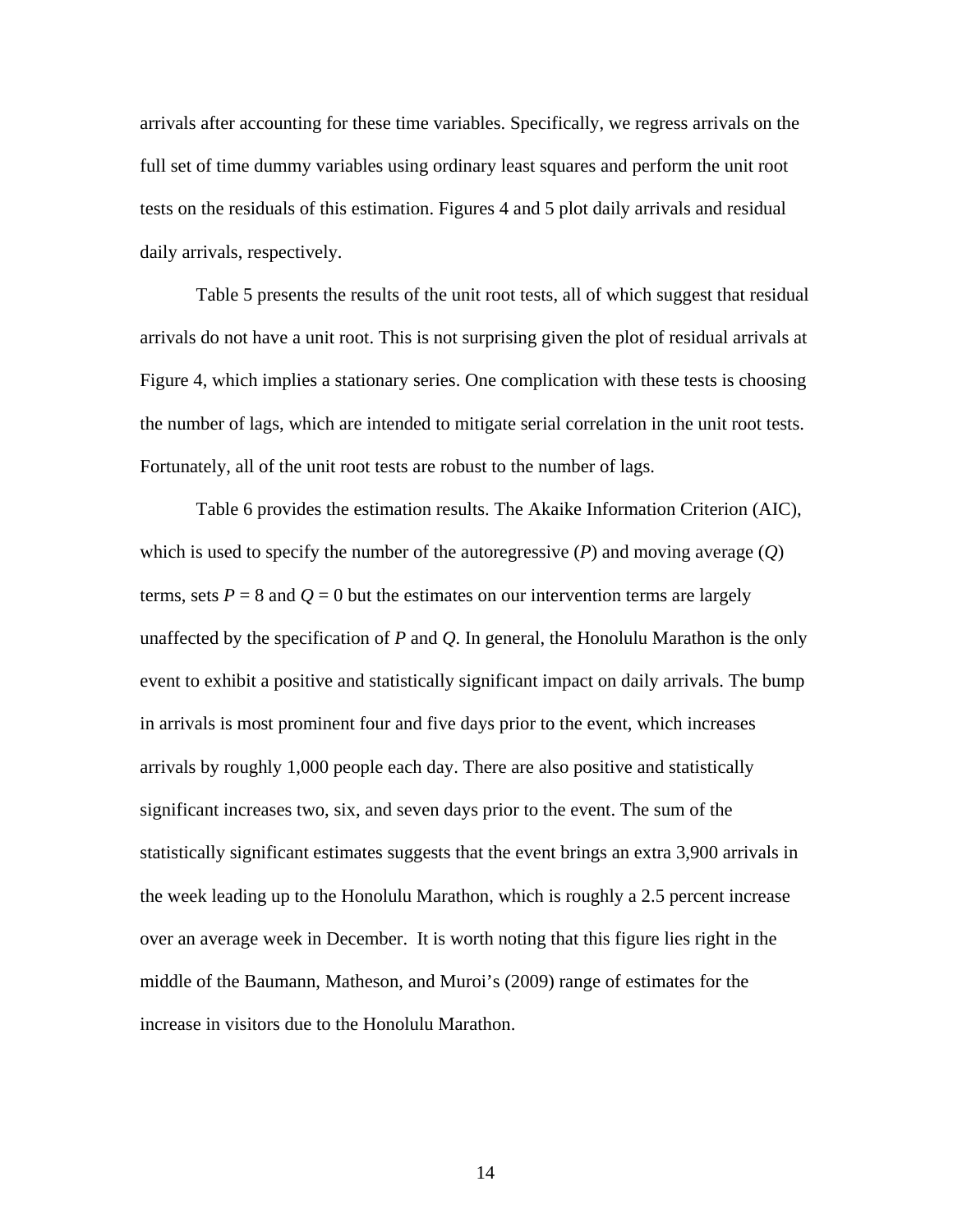None of the other events in our study, which includes the Pro Bowl, two professional golf events, Ironman Triathlon, and the Hawaii Bowl, produces a positive and statistically significant estimate. However, it is difficult to say whether the timing of some of these events impacts the estimates. For example, the Hawaii Bowl occurs on Christmas Eve in each year of the sample frame except for 2003, when it was held on December 23rd. Our estimate for the intervention seven days prior the Hawaii Bowl suggests that arrivals decrease by nearly 2,800 people, which is a decrease of over ten percent compared to a average December day. However, the timing of the Hawaii Bowl means our intervention term is also a dummy variable for December  $17<sup>th</sup>$ , which may a desire among tourists who plan to be in Hawaii over Christmas to wait until it is closer to the holiday. In addition, the Hawaii Bowl occurs in every year of the sample, and it is possible that arrivals could be even lower in absence of this event.

While the regular timing of the two professional golf events, Ironman Triathlon, and the Hawaii Bowl limits identification of their impacts, the same cannot be said for the Pro Bowl. In comparison, Baumann, Matheson, and Muroi (2009), who use the same empirical technique and data albeit with a much shorter time frame, find positive and statistically significant arrival effects leading up to the Pro Bowl. However, in each year that article's sample frame (2004 through mid-2008) the Pro Bowl was held in Hawaii during early February. In our sample frame, the Pro Bowl changes months and twice was not played in Hawaii, which allows us to better identify effects from hosting the game. Since we do not find any statistically significant impact from hosting the Pro Bowl, we conclude the positive Pro Bowl effects from Baumann, Matheson, and Muroi (2009) are more likely due to regular spikes in tourism that occur in early February rather a result of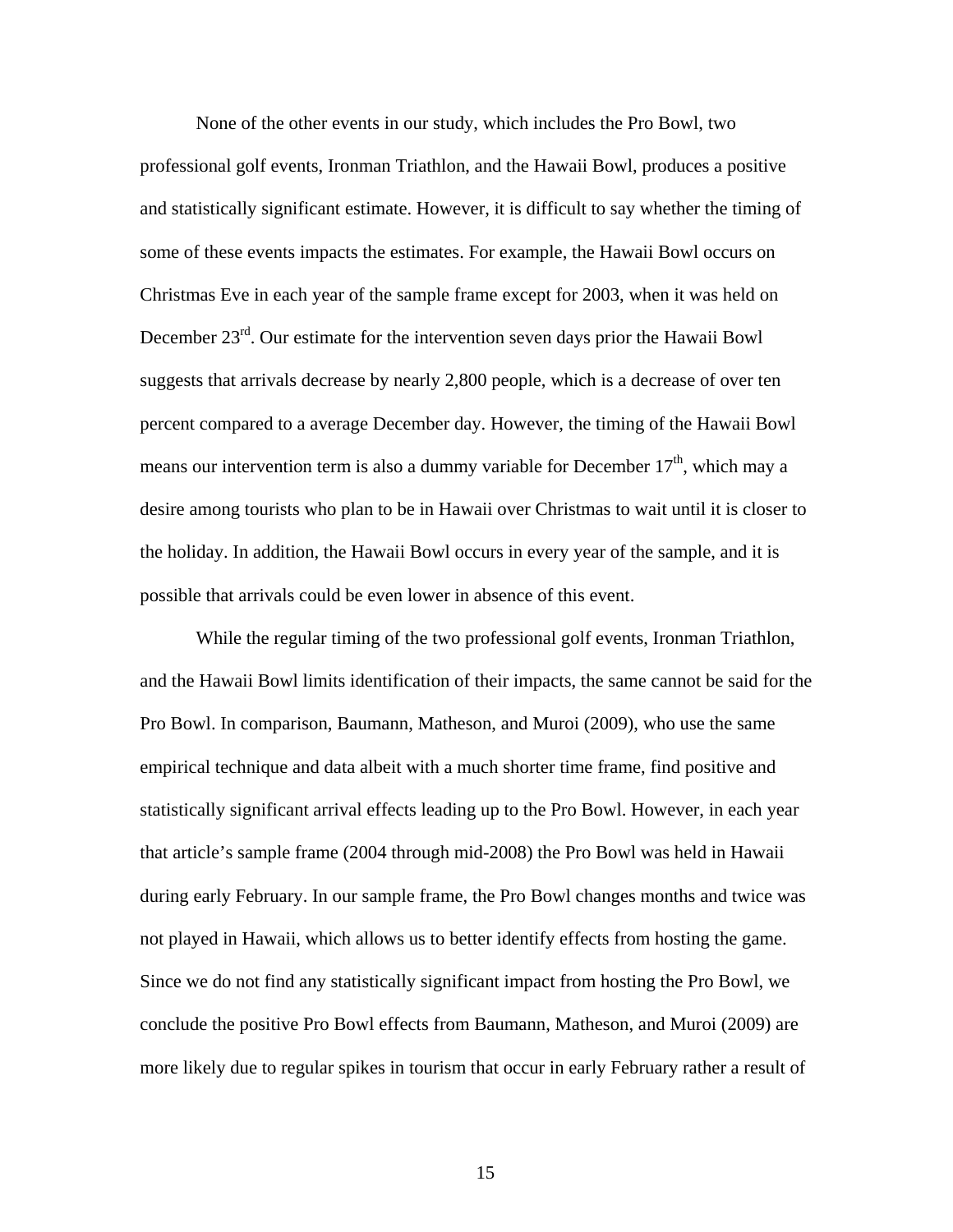the Pro Bowl. Either way, whether the marginal effect of the Pro Bowl on arrivals is not statistically distinguishable from zero as suggested by this paper or between 5,596 and 6,726 additional arrivals as estimated by Baumann, Matheson, and Muroi (2009), the benefits of hosting the Pro Bowl do not seem to justify the large direct public payment given to the NFL.

#### **Conclusions**

Cities and states often use spectator sports as a vehicle for economic growth. The HTA is devoted to attracting, and in some cases, financing sporting events in order to increase tourism in the short term and to raise the state's profile. In addition, the HTA routinely provides estimates of the economic impact of the events it subsidizes in order to justify its spending on these events. Compared to other economic impact analyses, Hawaii is a unique location to study economic impact because of (1) the state's remote location, (2) the availability of daily arrival data and the state's remote location, and (3) the variety of sporting events it hosts.

While the HTA estimates that 2014 Pro Bowl produced \$71.9 in direct visitor spending, our analysis of the organization's current methodology for determining economic impact is seriously flawed. Furthermore, an examination of tourist arrivals finds no statistically significant increase in tourism associated with the game. This result fails to justify the \$5 million subsidy, which roughly two-thirds of the HTA's expenditures on sporting events, it spends for the rights to the Pro Bowl. In comparison, the Hawaii Marathon, which receives no direct funding from the HTA, attracts roughly 3,900 extra tourists. While there are some costs and inconveniences associated with the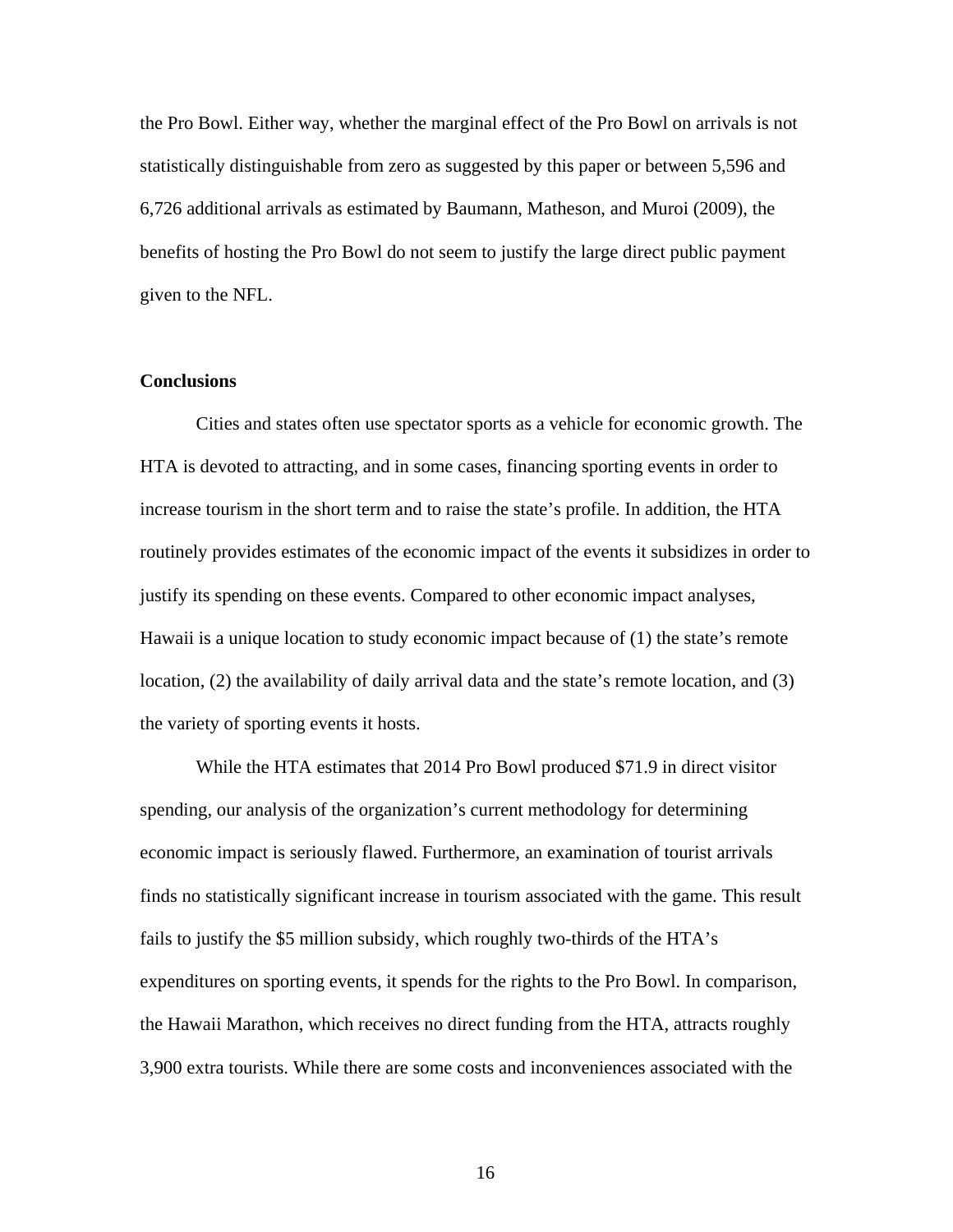marathon, they are likely to be small in comparison to the Pro Bowl even without the public subsidy necessary to bring the event to Hawaii.

 Of course, the power of the NFL to extract higher rents from the HTA than the Honolulu Marathon Association, despite the fact that the race could claim that it brings in a higher number of visitors, should come as no surprise. Unlike the NFL's control over its brand, no single organization can claim a monopoly on the 26.2 mile distance of a marathon. Even though the dollar effect of these sporting events is difficult to quantify, it seems apparent that the Marathon is a bargain compared the large investment necessary to bring the Pro Bowl to Hawaii.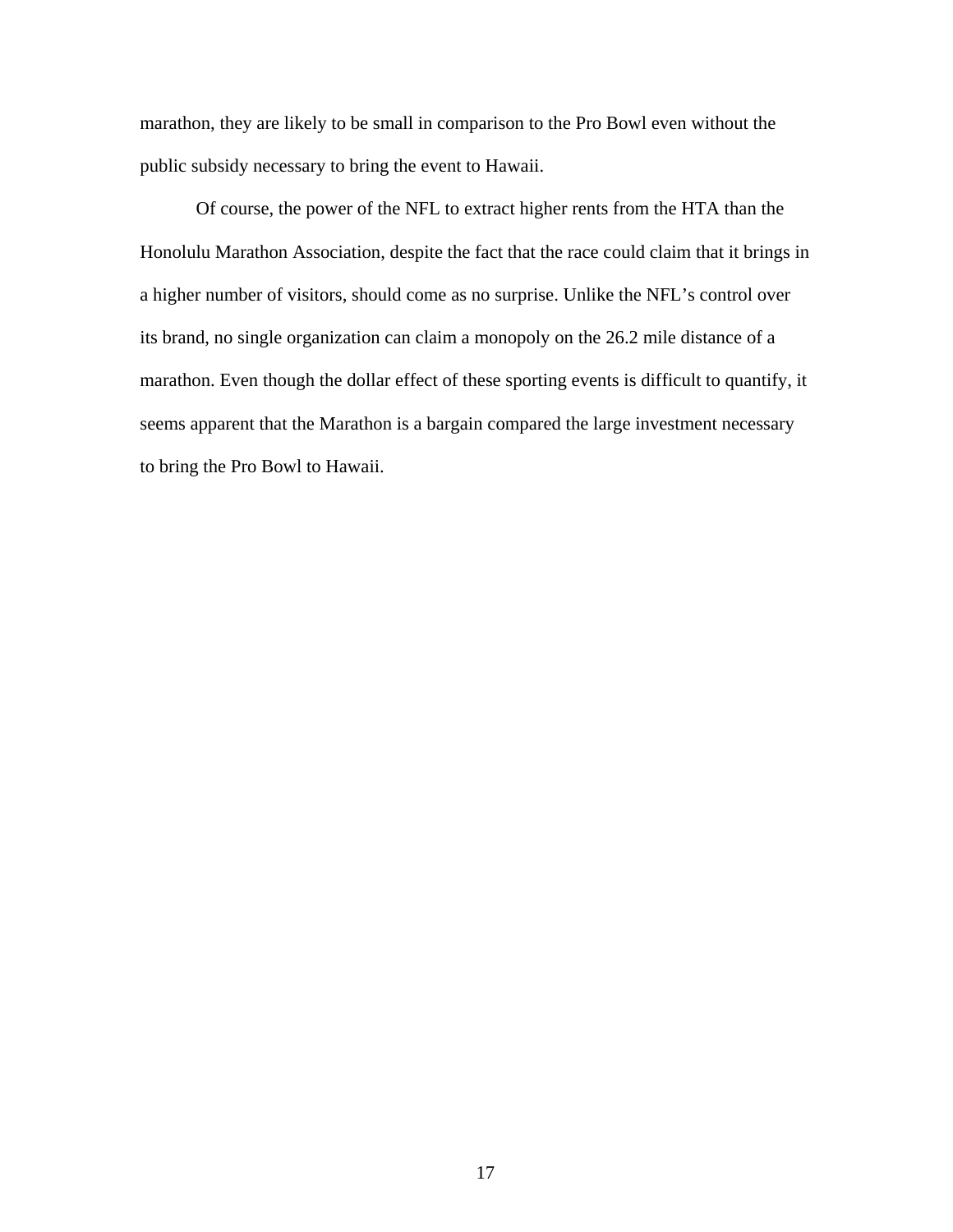#### **References**

Associated Press. 2011. "Gov.: Hawaii 'so stupid' to waste money."

http://sports.espn.go.com/nfl/news/story?id=6645862. Posted June 10, 2011. Accessed June 10, 2015.

- Baade, Robert A., Robert Baumann, and Victor A. Matheson. 2008. Selling the Game: Estimating the Economic Impact of Professional Sports through Taxable Sales. *Southern Economic Journal*, Vol. 74:3, 794-810.
- Baade, Robert and Victor Matheson. 2001. Home Run or Wild Pitch? Assessing the Economic Impact of Major League Baseball's All-Star Game. *Journal of Sports Economics*, 2:4, 307-327.
- Baade, Robert A. and Victor A. Matheson. 2004. The Quest for the Cup: Assessing the Economic Impact of the World Cup. Regional Studies, Vol. 38:4, 343-354.
- Baade, Robert A. and Victor A. Matheson. 2006. Padding Required: Assessing the Economic Impact of the Super Bowl. *European Sports Management Quarterly*, Vol. 6:4, 353-374.
- Baumann, Robert A., Bryan Engelhardt, and Victor Matheson. 2012. "Employment Effects of the 2002 Winter Olympics in Salt Lake City, Utah," *Journal of Economics and Statistics*, Vol. 232:3, 308-317.

Baumann, Robert, Victor Matheson, and Chihiro Muroi. 2009. "Bowling in Hawaii: Examining the Effectiveness of Sports-Based Tourism Strategies," *Journal of Sports Economics*, Vol. 10:1, 107-123.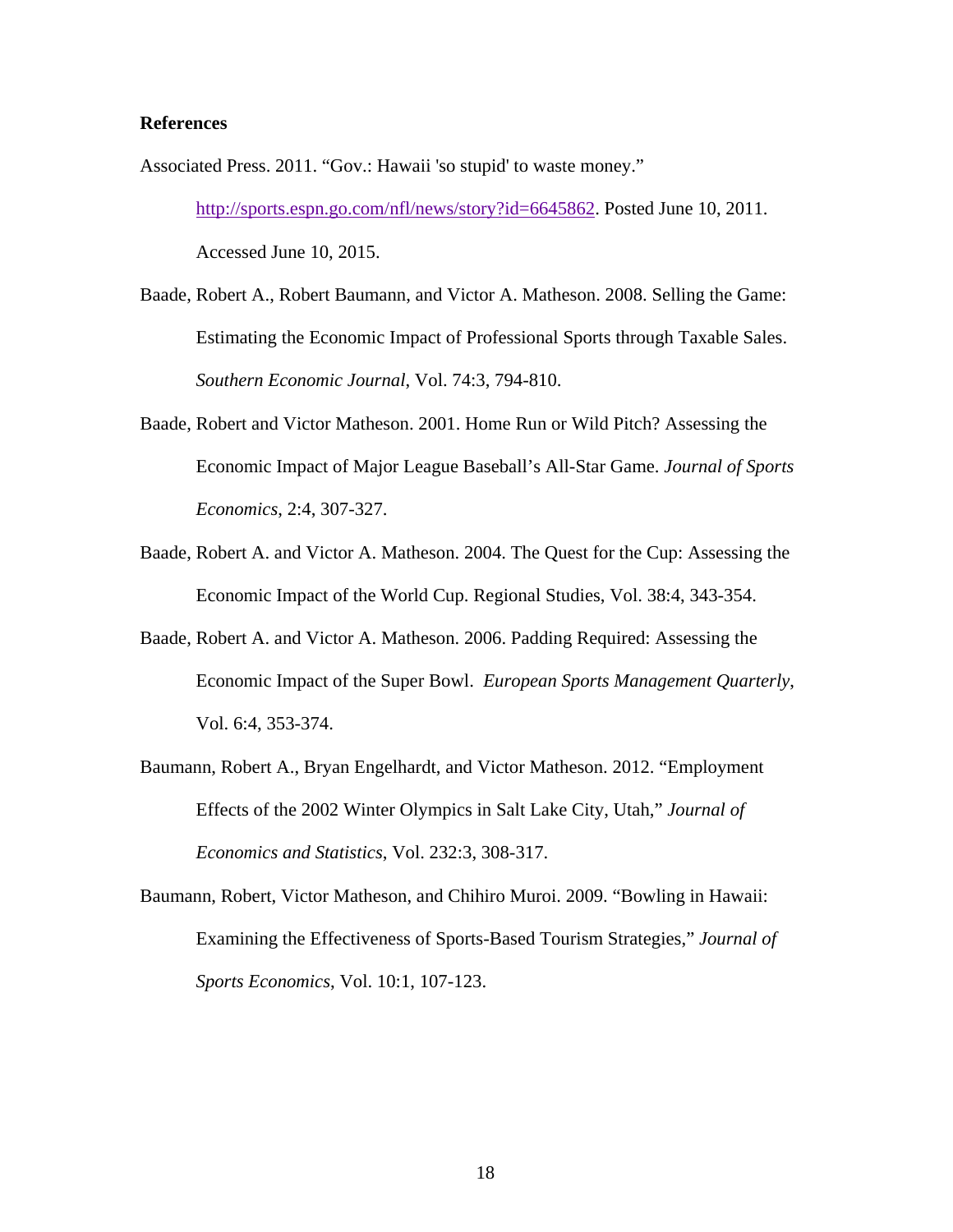- Box, G. and G. Tiao. 1975. Intervention Analysis with Applications to Economic and Environmental Problems, *Journal of the American Statistical Association*, Vol. 70, 70-79.
- Bureau of Labor Statistics. 2008. State and Area Employment, Hours, and Earnings. www.bls.gov.
- Coates, Dennis. 2006. The Tax Benefits of Hosting the Super Bowl and the MLB All-Star Game: The Houston Experience. *International Journal of Sports Finance*, 1.
- Coates, Dennis and Craig A. Depken, II. 2006. Mega-Events: Is the Texas-Baylor game to Waco what the Super Bowl is to Houston? *International Association of Sports Economists*, Working Paper 06-06.
- Coates, Dennis and Brad R. Humphreys. 2002. The Economic Impact of Post-Season Play in Professional Sports. *Journal of Sports Economics*, 3, 291-299.
- Dickey, D. A., and W. A. Fuller. 1979 "Distribution of the Estimators for Autoregressive Time Series With a Unit Root." Journal of the American Statistical Association, 74: 427-431.
- Dickey, D. A., and W. A. Fuller. 1981. "Likelihood Ratio Statistics for Autoregressive Time Series With a Unit Root." *Econometrica*, 4(9): 1057-1072.
- Fletcher, Dan. 2010. "Is the NFL Pro Bowl Broken?" Time Magazine, http://content.time.com/time/nation/article/0,8599,1957574,00.html. Posted January 29, 2010. Accessed July 29, 2015.
- Fouriea, Johan and María Santana-Gallego. 2011. The impact of mega-sport events on tourist arrivals, *Tourism Management*, Vol. 32:6, 1364–1370.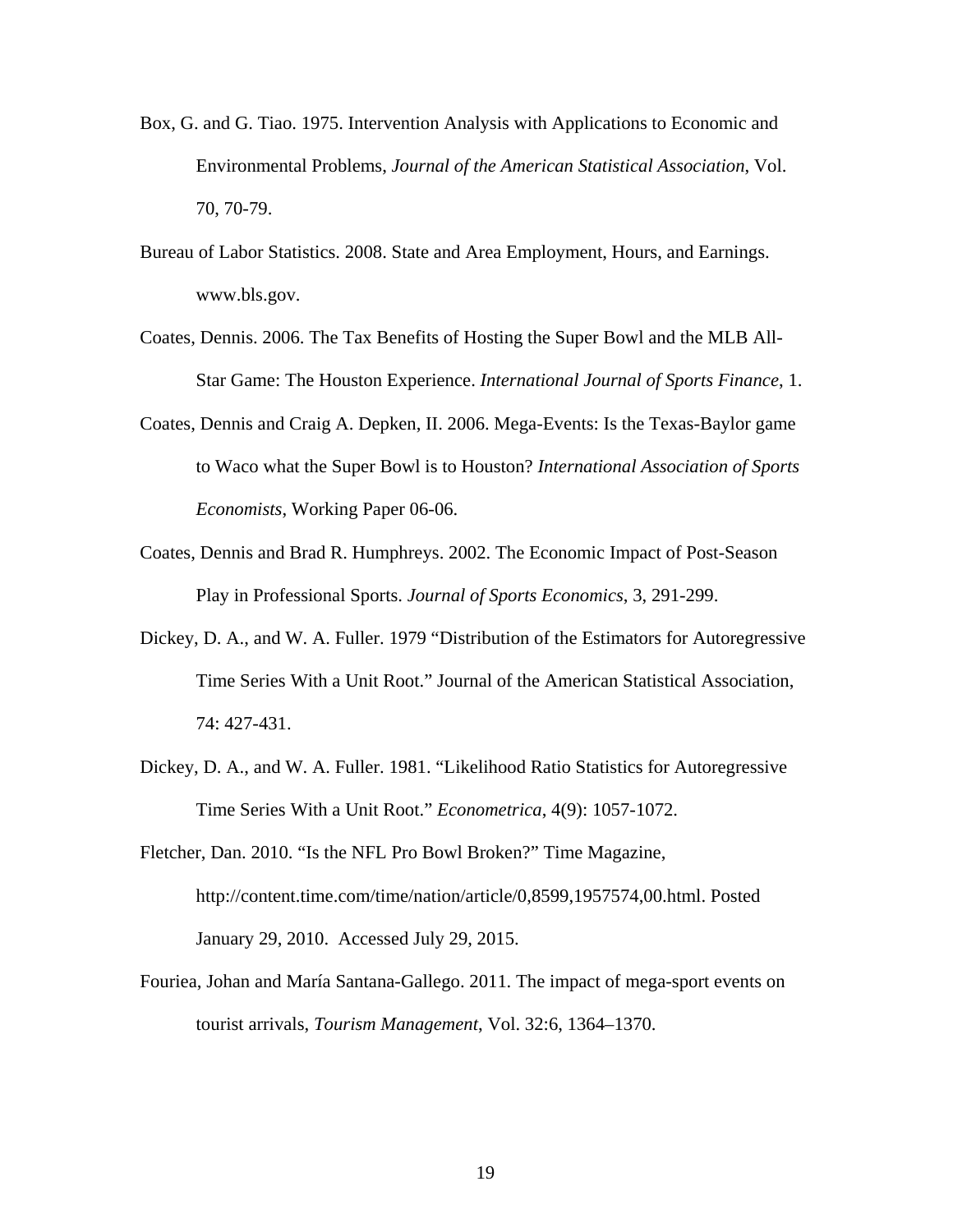- Fouriea, Johan and María Santana-Gallego. 2015. How the 'Hand of Henry' Benefited the South African Economy, ERSA working paper 508.
- Hagn, Florian and Wolfgang Maennig. 2008. Employment effects of the Football World Cup 1974 in Germany, *Labour Economics*, 15:5, 1062-1075.
- Hagn, Florian and Wolfgang Maennig. 2009 Large sport events and unemployment: the case of the 2006 soccer World Cup in Germany, *Applied Economics*, 41:25, 3295–3302.

Hawaii Tourism Authority. 2014. 2014 Annual Report, www.hawaiitourismauthority.org.

- Jasmand, Stephanie and Wolfgang Maennig. 2008. "Regional Income and Employment Effects of the 1972 Munich Olympic Summer Games," *Regional Studies*, Vol. 42:7, 991-1002.
- Kwiatowski, Denis, Peter C. B. Phillips, Peter Schmidt, and Yongcheoi Shin. 1992. "Testing the Null Hypothesis of Stationarity against the Alternative of a Unit Root." *Journal of Econometrics*, Vol. 54, 159–178.
- Lavoie, Marc and Gabriel of Rodriguez. 2005. "The Economic Impact of Professional Teams on Monthly Hotel Occupancy Rates of Canadian Cities: A Box-Jenkins Approach," Journal of Sports Economics, Vol. 6:3, 314-324.
- Lewis, Ferd. 2014. Hawaii and Houston Vie for 2017 Pro Bowl, Honolulu Star-Advertiser, April 12, 2014.
- Marvez, Alex. "NFL considering Brazil as host for 2017 Pro Bowl." *Fox Sports*. Posted March 23, 2015. Accessed July 29, 2015.
- Matheson, Victor A. 2006. The Effects of Labour Strikes on Consumer Demand in Professional Sports: Revisited, Applied Economics, Vol. 38:10, 1173-1179.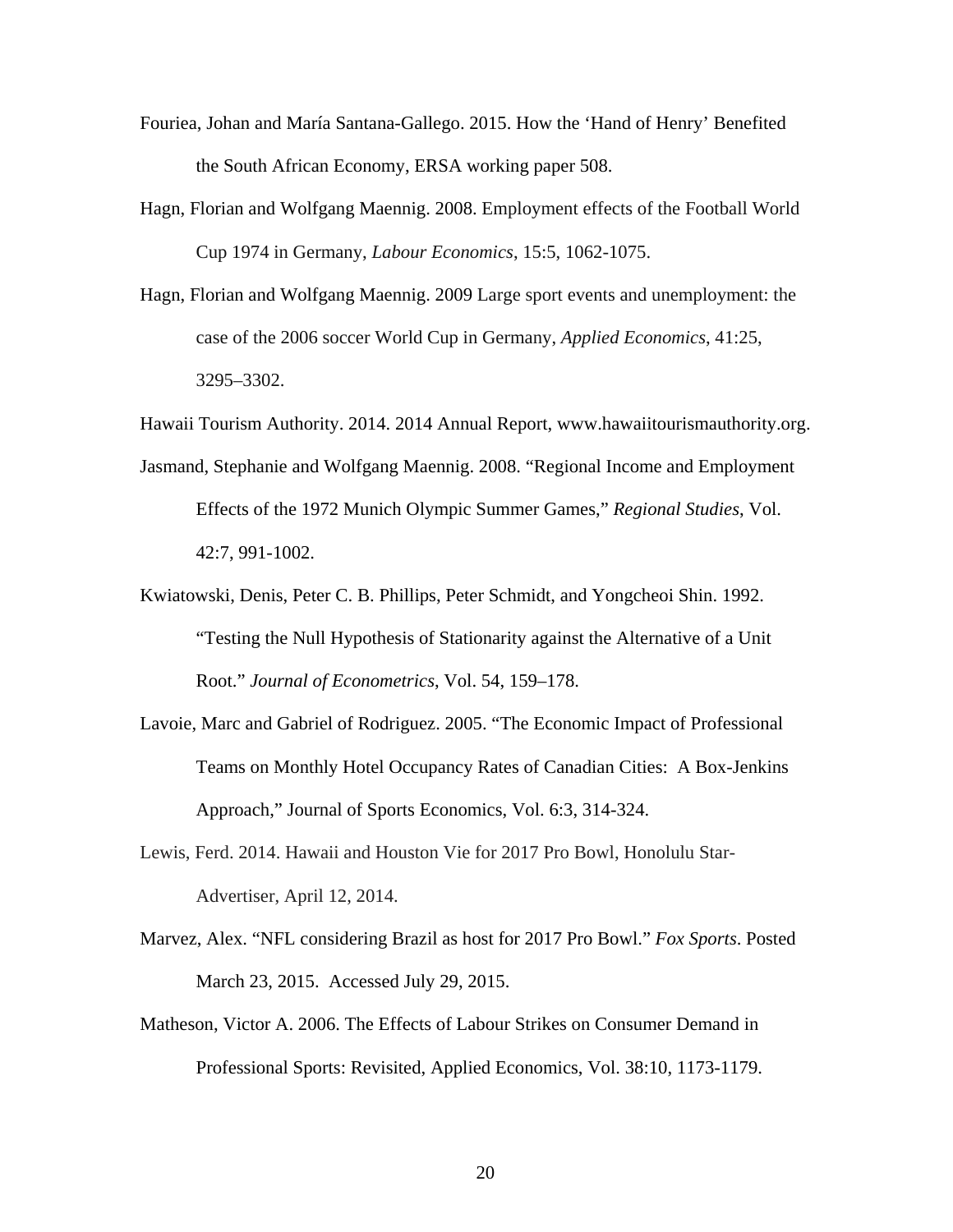- Peeters, Thomas, Victor Matheson, and Stefan Szymanski. 2014. "Tourism and the 2010 World Cup: Lessons for Developing Countries," *Journal of African Economies*, Vol. 23:2, 290-320.
- Phillips, P. C. B., and P. Perron. 1988. "Teshting for Unit Root in Time Series Regression." *Biometrika* 75: 335-346.
- Porter, Philip. 1999. Mega-Sports Events as Municipal Investments: A Critique of Impact Analysis. In Fizel, J., Gustafson, E. and Hadley, L. Sports Economics: Current Research. Westport, CT: Praeger Press, 61-74.
- Ritchie, J.R. Brent and Brian H. Smith (1991). The Impact Of A Mega-Event On Host Region Awareness: A Longitudinal Study, Journal of Travel Research, 30:1, 3-10.
- Schmidt, Martin and David Berri. 2002. The impact of the 1981 and 1994-1995 strikes on Major League Baseball attendance: a time series analysis, Applied Economics, Vol. 34, 471-478.
- Shankman, Samantha. 2014. Hawaii Tourism Says it Makes \$88 Million for Every \$5 Million It Invests in a Pro Bowl, Skift.com, http://skift.com/2014/04/10/hawaiitourism-says-it-makes-88-million-for-every-5-million-it-invests-in-a-pro-bowl. Posted April 10, 2015. Accessed June 1, 2015.
- Sports Media Watch. 2013. 2013 Ratings Wrap: NFL Dominates List of Most-Wathed Sporting Events. http://www.sportsmediawatch.com/2013/12/2013-ratings-wrapnfl-dominates-list-of-most-watched-sporting-events. Posted December 31, 2013. Accessed October 31, 2014.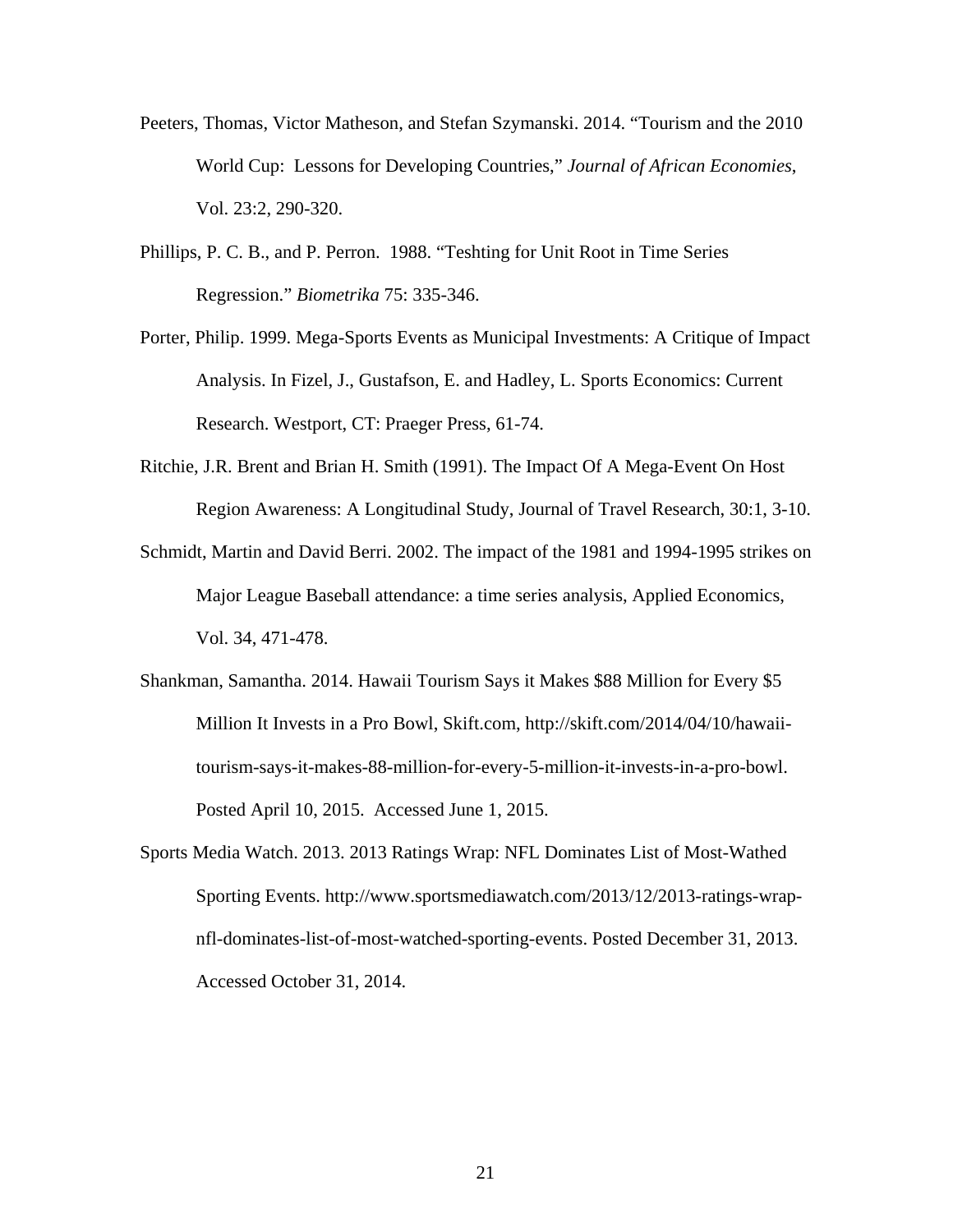- Teigland, Jon. 1999. Mega-events and impacts on tourism; the predictions and realities of the Lillehammer Olympics, Impact Assessment and Project Appraisal, 17:4, 305- 317.
- Zimbalist, Andrew. 2015. Circus Maximus: The Economic Gamble Behind Hosting the Olympics and the World Cup, Brookings Institution Press.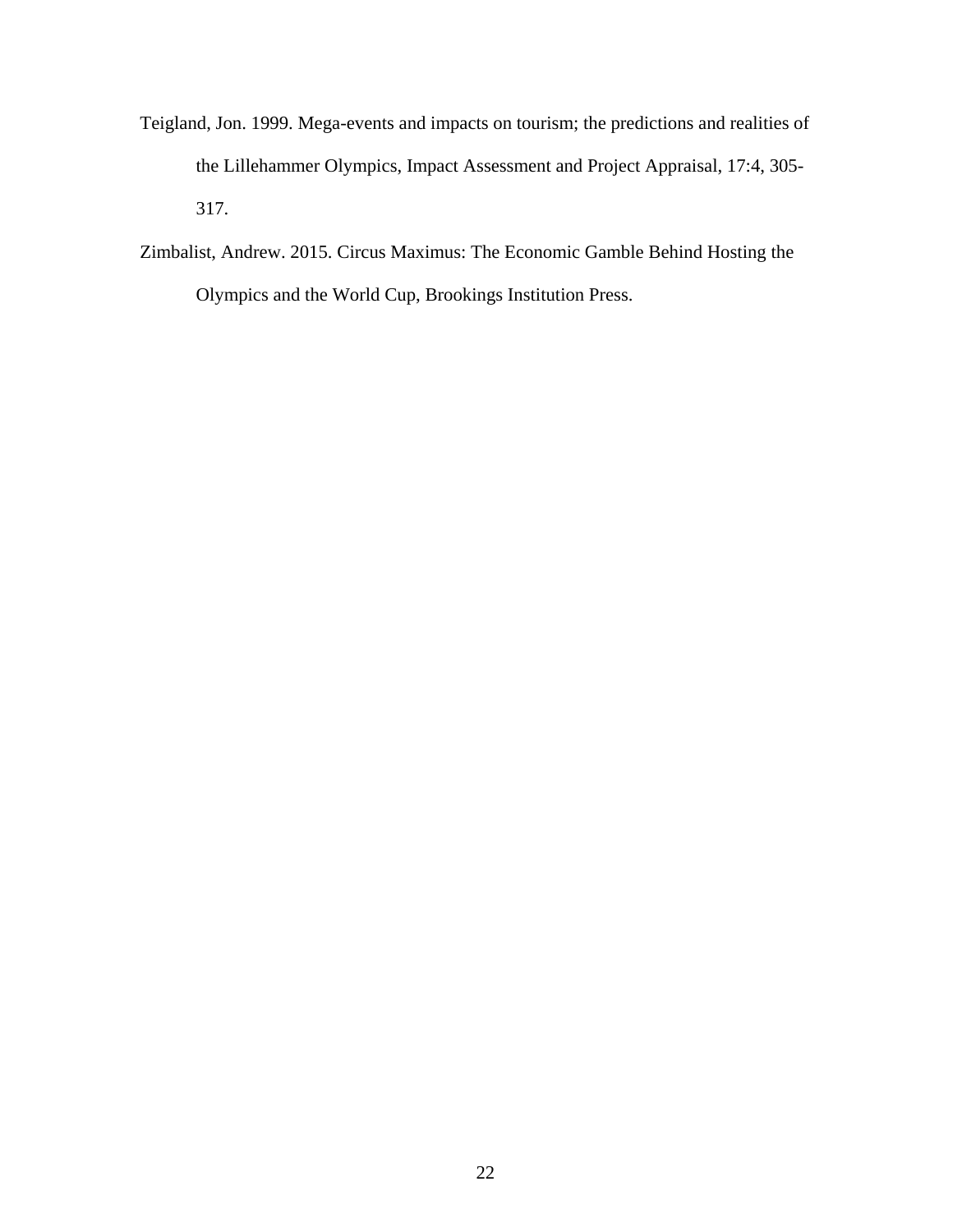| <b>Event</b>                    | <b>Rating</b> | <b>Viewers (millions)</b> |
|---------------------------------|---------------|---------------------------|
| NFL Super Bowl                  | 46.4          | 108.7                     |
| NCAA Football BCS championship  | 15.1          | 26.4                      |
| NBA Finals – Game 7             | 15.3          | 26.3                      |
| NCAA Basketball – Final Four    | 14.0          | 23.4                      |
| MLB World Series – Game 6       | 11.3          | 19.2                      |
| <b>NASCAR Daytona 500</b>       | 9.9           | 16.7                      |
| <b>Kentucky Derby</b>           | 9.7           | 16.2                      |
| Golf: The Masters – Final round | 9.4           | 16.0                      |
| <b>NFL Pro Bowl</b>             | 7.1           | 12.2                      |
| MLB All-Star Game               | 6.9           | 11.0                      |
| NHL Stanley Cup Finals - Game 6 | 4.7           | 8.2                       |
| <b>NBA All-Star Game</b>        | 4.6           | 8.0                       |
| Tennis: U.S. Open Final (Women) | 4.0           | 6.2                       |

(Source: Sports Media Watch, 2013)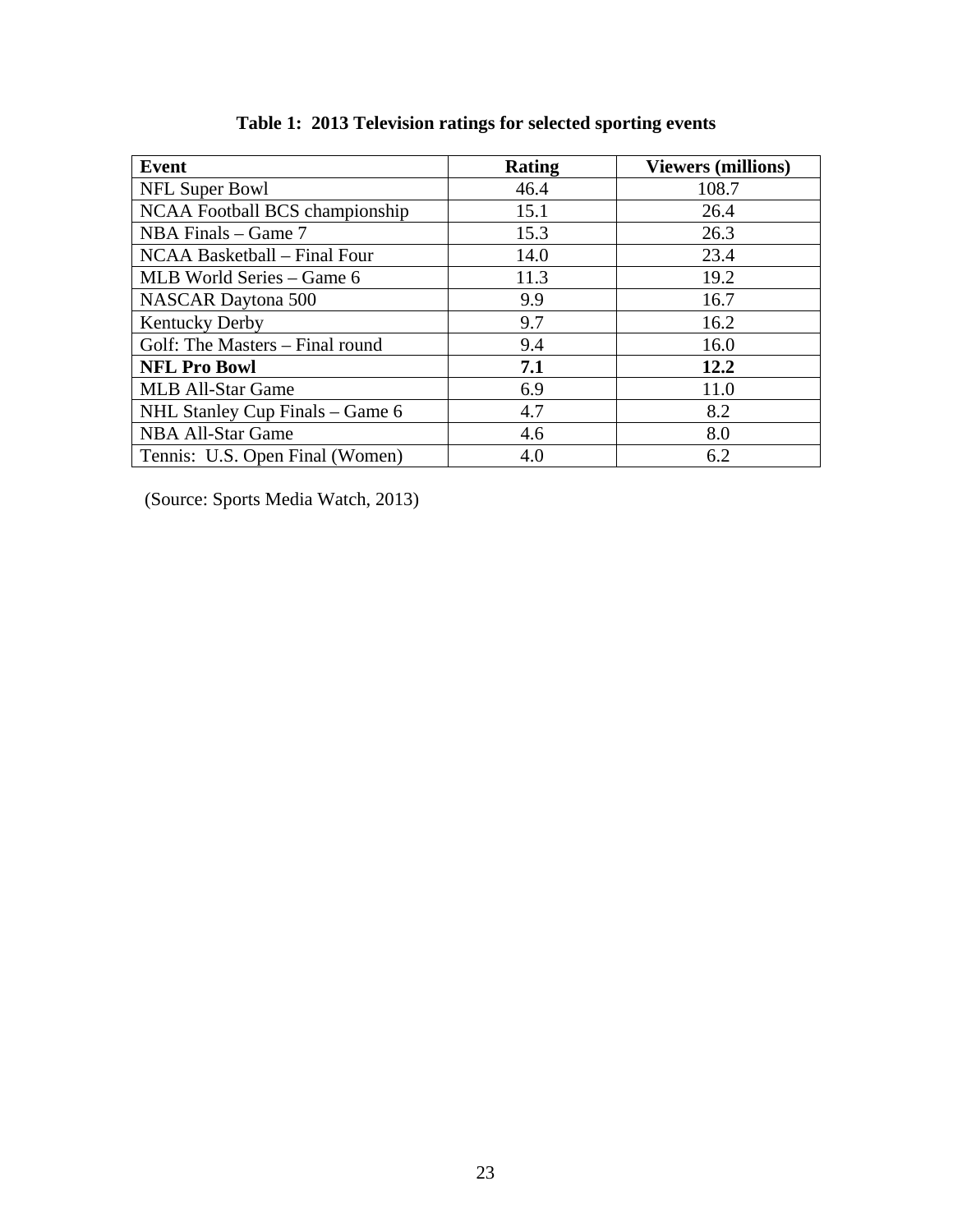| Category                  | <b>Number of events</b> | <b>Total Subsidy</b> |
|---------------------------|-------------------------|----------------------|
| Native Hawaiian festivals |                         | \$513,000            |
| Other major festivals     |                         | \$883,000            |
| Signature sporting events | 13                      | \$2,034,500          |
| Pro Bowl                  |                         | \$4,152,000          |
| Total                     | 34                      | \$7,588,500          |

# **Table 2: Event spending by HTA in 2013**

(Source: Hawaii Tourism Authority, 2014)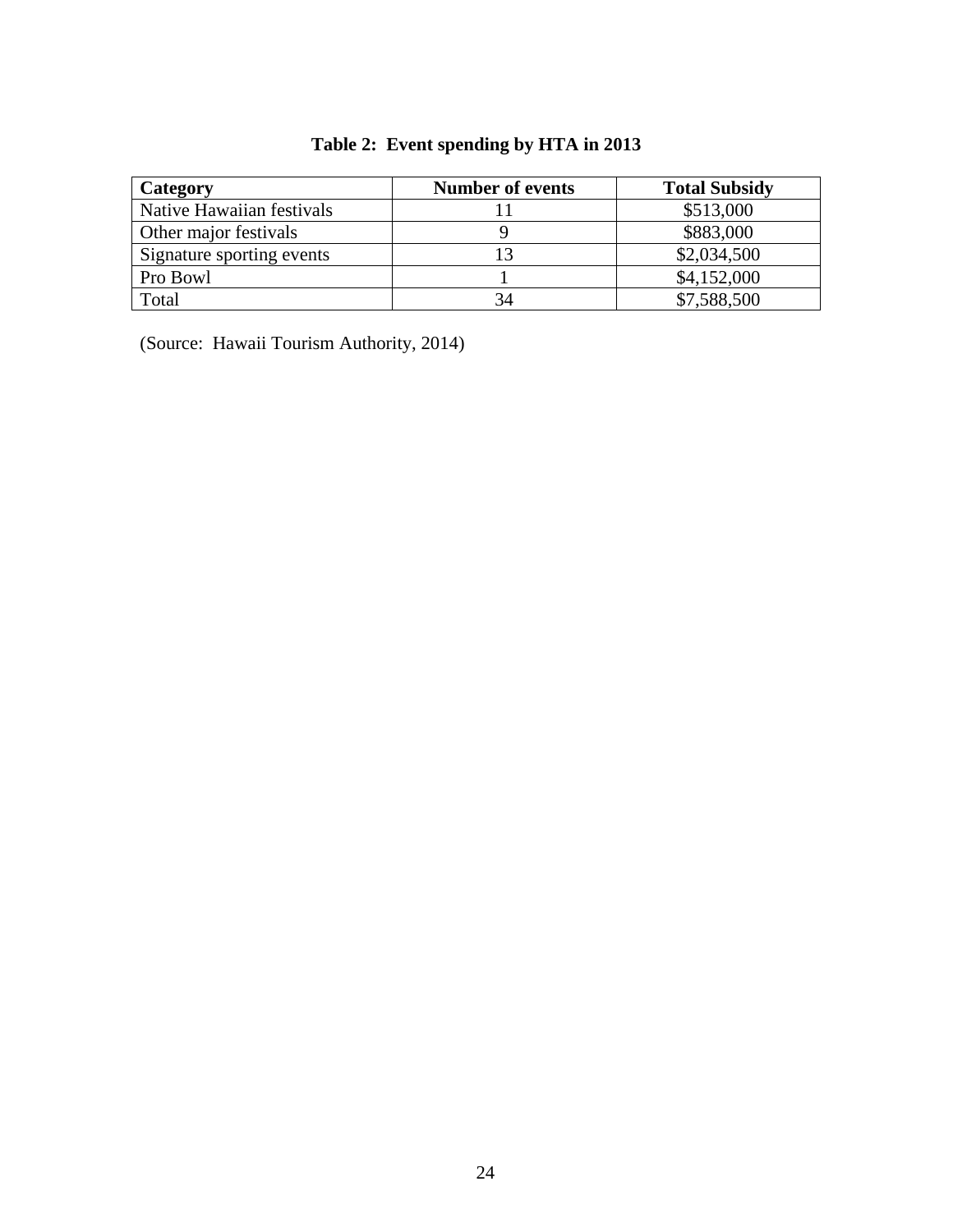| Year | <b>Attendance</b> | <b>Visitors</b>                                  | <b>Visitor</b>  | <b>Spending per</b> | <b>Tax revenues</b> |
|------|-------------------|--------------------------------------------------|-----------------|---------------------|---------------------|
|      |                   |                                                  | <b>Spending</b> | visitor             |                     |
| 2007 | 50,410            | 27,625                                           | \$28.0 mil.     | \$1,014             | $$2.72$ mil.        |
| 2008 |                   | No event in Hawaii. Pro Bowl held in Miami       |                 |                     |                     |
| 2009 | 49,958            | 24,230                                           | \$28.6 mil.     | \$1,180             | \$2.90 mil.         |
| 2011 | 49,338            | 21,204                                           | \$28.2 mil.     | \$1,333             | \$3.07 mil.         |
| 2012 | 48,423            | 18,873                                           | \$25.3 mil.     | \$1,341             | \$2.80 mil.         |
| 2013 | 47,134            | Not available. No economic impact report issued. |                 |                     |                     |
| 2014 | 47,270            | 47,270                                           | \$71.9 mil.     | \$1,521             | n.a.                |

**Table 3: Reported economic impact of Pro Bowl for various years** 

(Source: Various media reports, 2007-2014)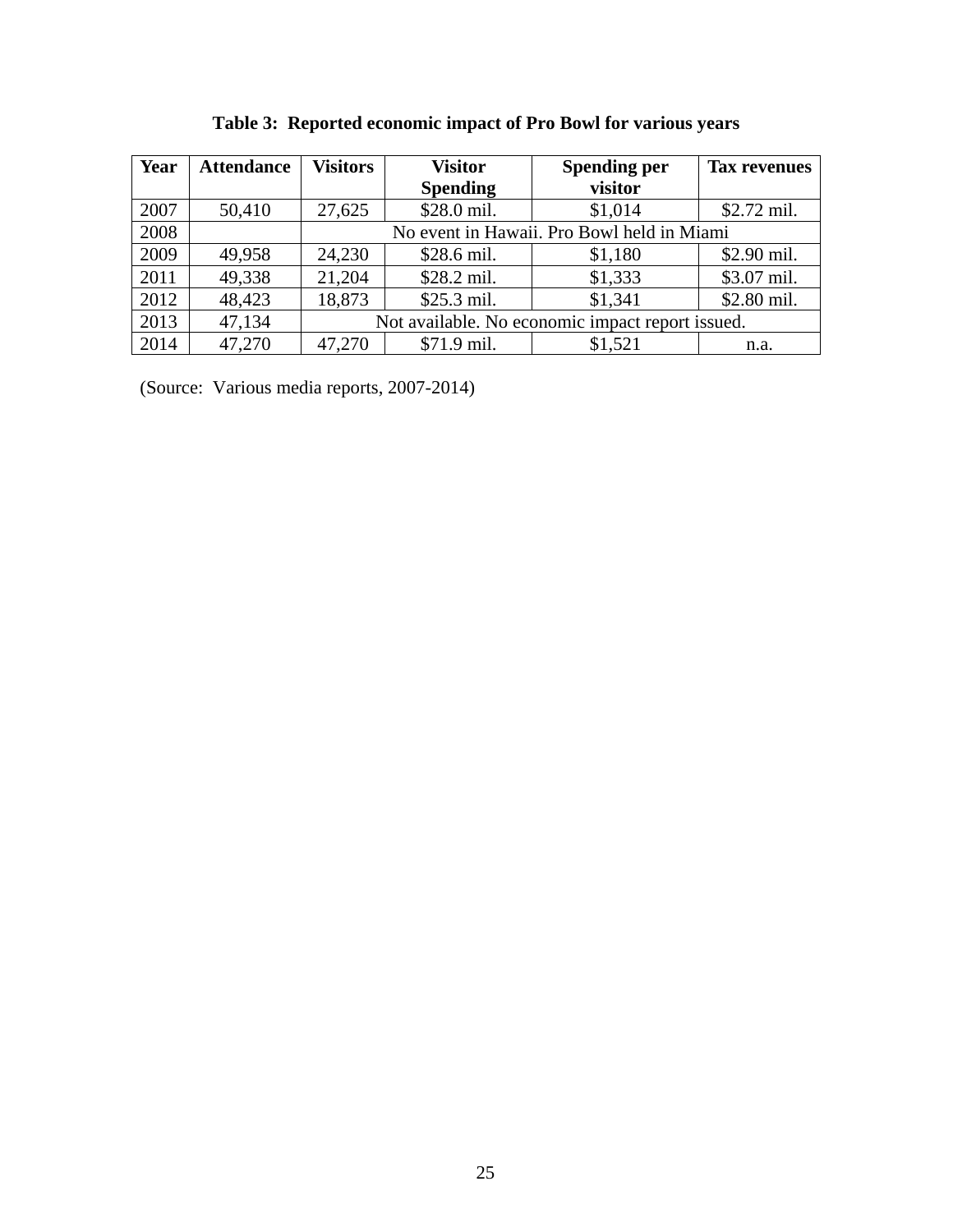|      | <b>Pro Bowl</b> | Hawaii      | Hyundai   | <b>Sony</b> | Honolulu        | <b>Ironman</b>   |
|------|-----------------|-------------|-----------|-------------|-----------------|------------------|
|      |                 | <b>Bowl</b> | Tourn, of | <b>Open</b> | <b>Marathon</b> | <b>Triathlon</b> |
|      |                 |             | Champ.    |             |                 |                  |
| 2004 | Feb. 8          | Dec. 24     | Jan. 8-11 | Jan. 15-18  | Dec. 12         | Oct. 16          |
| 2005 | Feb. 13         | Dec. 24     | Jan. 6-9  | Jan. 13-16  | Dec. $11$       | Oct. 15          |
| 2006 | Feb. 12         | Dec. 24     | Jan. 5-8  | Jan. 12-15  | Dec. 10         | Oct. 21          |
| 2007 | Feb. 10         | Dec. 23     | Jan. 4-7  | Jan. 11-14  | Dec. $9$        | Oct. 13          |
| 2008 | Feb. 10         | Dec. 24     | Jan. 3-6  | Jan. 10-13  | Dec. 14         | Oct. 11          |
| 2009 | Feb. 8          | Dec. 24     | Jan. 8-11 | Jan. 15-18  | Dec. 13         | Oct. 10          |
| 2010 |                 | Dec. 24     | Jan. 7-10 | Jan. 14-17  | Dec. 12         | Oct.9            |
| 2011 | Jan. 30         | Dec. 24     | Jan. 6-9  | Jan. 13-16  | Dec. 11         | Oct. 8           |
| 2012 | Jan. 29         | Dec. 24     | Jan. 6-9  | Jan. 12-15  | Dec. 9          | Oct. 13          |
| 2013 | Jan. 27         | Dec. 24     | Jan. 4-8  | Jan. 10-13  | Dec. 8          | Oct. 12          |

**Table 4: Event Dates** 

Note: The sample frame is January 3, 2004 to May 31, 2015, which is before the 2015 versions of the Hawaii Bowl, Honolulu Marathon, and Ironman Triathlon. The 2010 and 2015 versions of the Pro Bowl were not held in Hawaii. Finally, the Hyundai Tournament of Champions has also been called the SBS Championship (2010), Mercedes-Benz Championship (2007 to 2009), and Mercedes Championships (2004 to 2006).

**2014** Jan. 26 Dec. 24 Jan. 3-6 Jan. 9-12 Dec. 14 Oct. 11

**2015 Jan. 9-12 Jan. 15-18**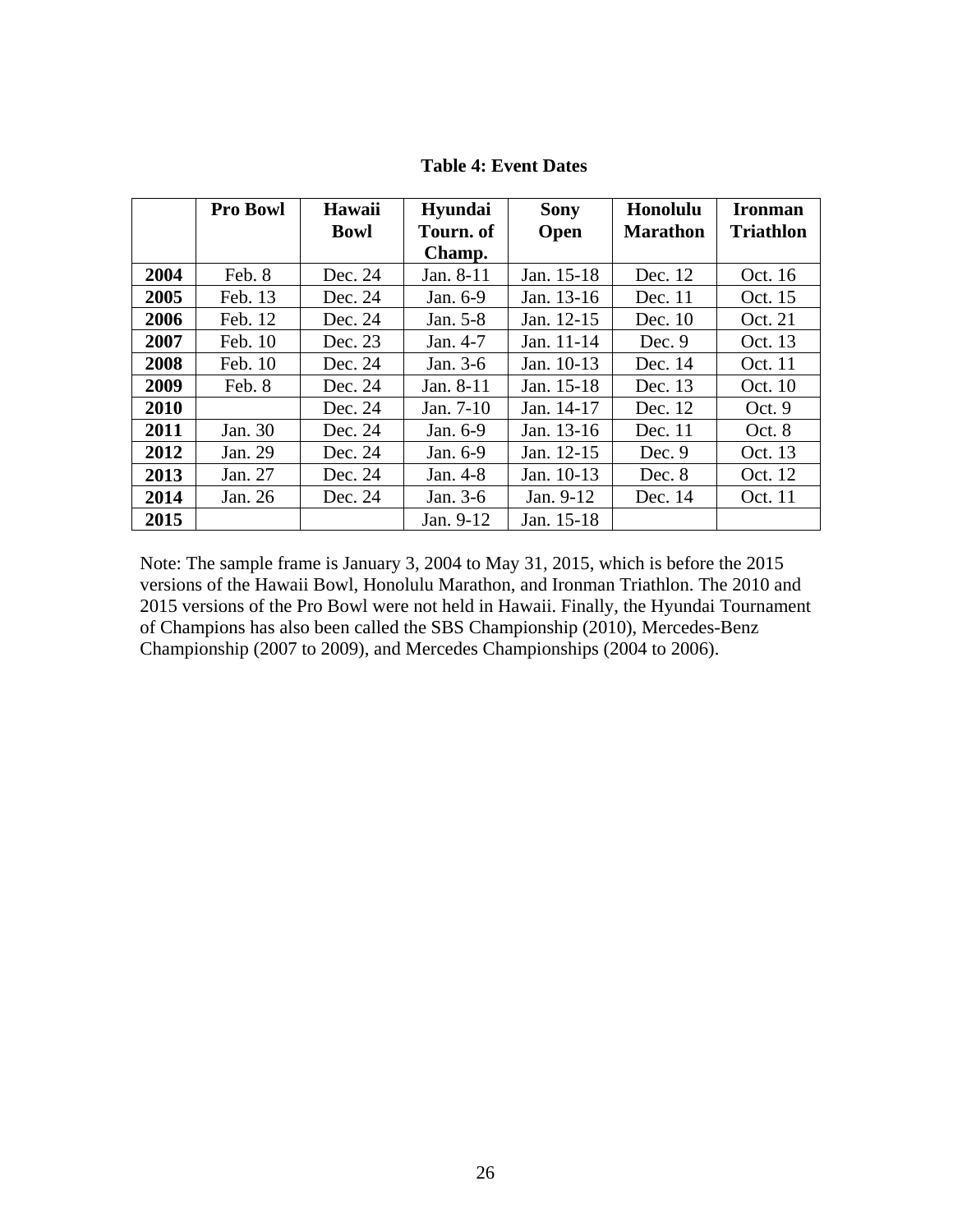

**Figure 1: Mean Daily Arrivals by Day** 





**Figure 3: Mean Daily Arrivals by Year** 



Note: The sample mean for all arrivals is about 22,817 and the standard deviation is about 3,256. The sample frame is from January 3, 2004 to May 31, 2015.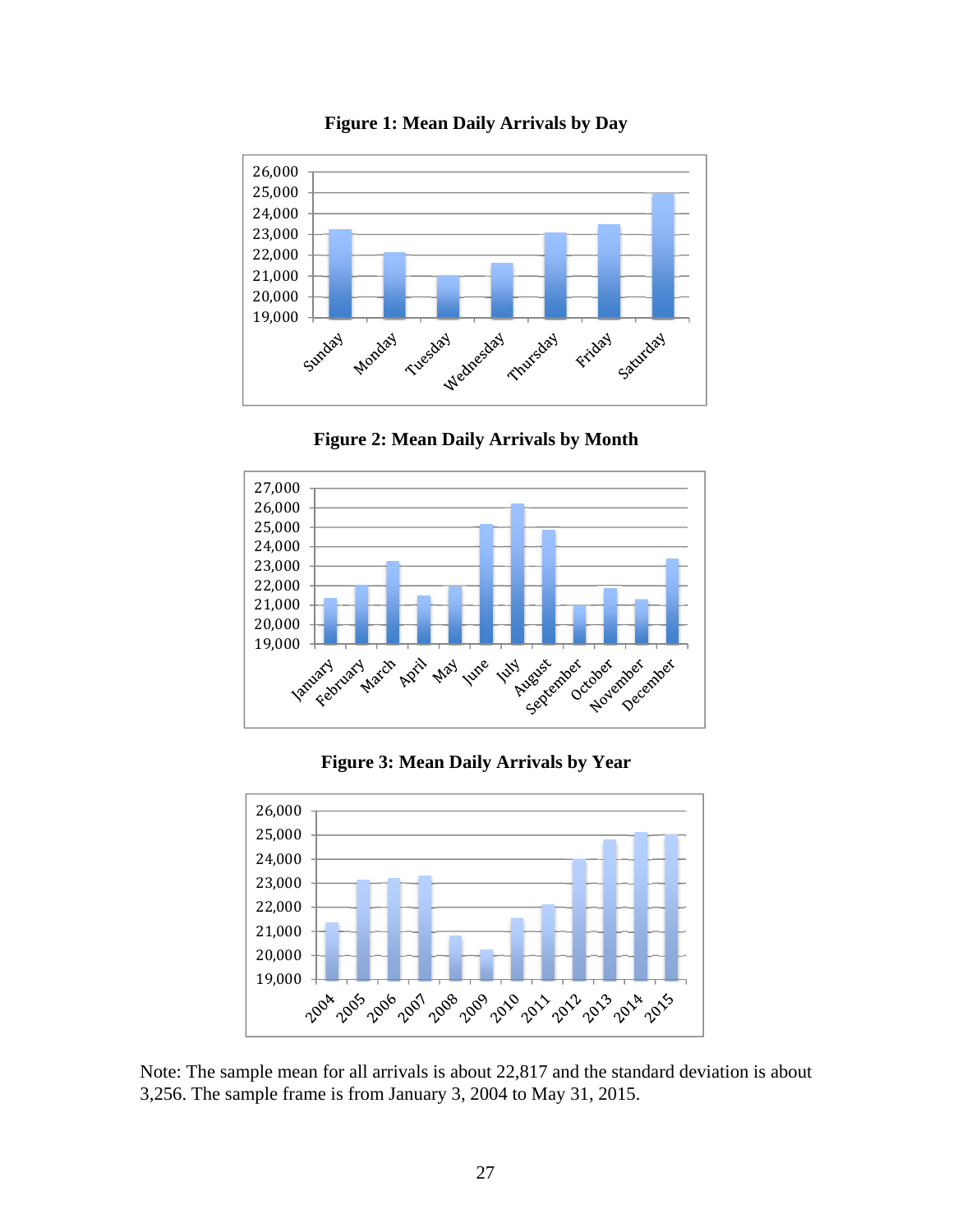



**Figure 5: Daily Residual Arrivals** 



Note: Time runs from 1, which is January 3, 2004, to 4,167, which is May 31, 2015. Residual arrivals are the error terms from a regression of actual arrivals on dummy variables for each day of the week, month, and year in the sample frame.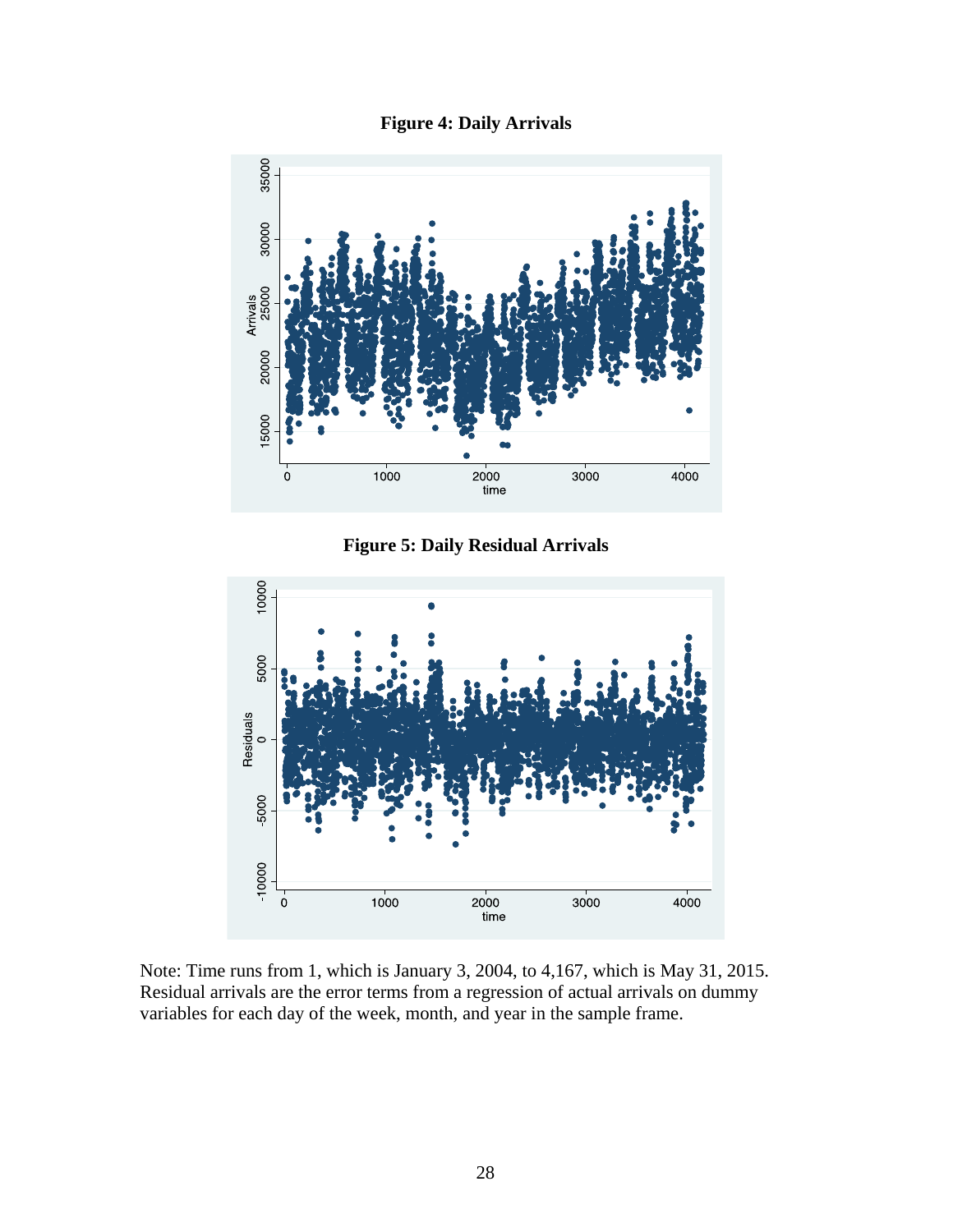| Lags           | Augmented     | <b>GLS</b>    | Phillips-Perron | Kwiatkowski- |
|----------------|---------------|---------------|-----------------|--------------|
|                | Dickey-Fuller | Dickey-Fuller |                 | Phillips-    |
|                |               |               |                 | Schmidt-Shin |
|                | $-20.068$     | $-11.885$     | $-22.070$       | 0.119        |
|                | (p < 0.0001)  | (p < 0.01)    | (p < 0.0001)    | (p > 0.1)    |
| 2              | $-18.764$     | $-10.833$     | $-21.975$       | 0.086        |
|                | (p < 0.0001)  | (p < 0.01)    | (p < 0.0001)    | (p > 0.1)    |
| 3              | $-16.515$     | $-9.355$      | $-21.730$       | 0.069        |
|                | (p < 0.0001)  | (p < 0.01)    | (p < 0.0001)    | (p > 0.1)    |
| $\overline{4}$ | $-14.560$     | $-8.171$      | $-21.536$       | 0.059        |
|                | (p < 0.0001)  | (p < 0.01)    | (p < 0.0001)    | (p > 0.1)    |
| 5              | $-13.918$     | $-7.716$      | $-21.602$       | 0.052        |
|                | (p < 0.0001)  | (p < 0.01)    | (p < 0.0001)    | (p > 0.1)    |

# **Table 5: Unit Root Test Statistics of Residual Arrivals (***p***-values in parentheses)**

Note: The null hypothesis in augmented Dickey-Fuller and Phillips-Perron testing is a unit root, whereas the null hypothesis in Kwiatkowski-Phillips-Schmidt-Shin is a stationary series.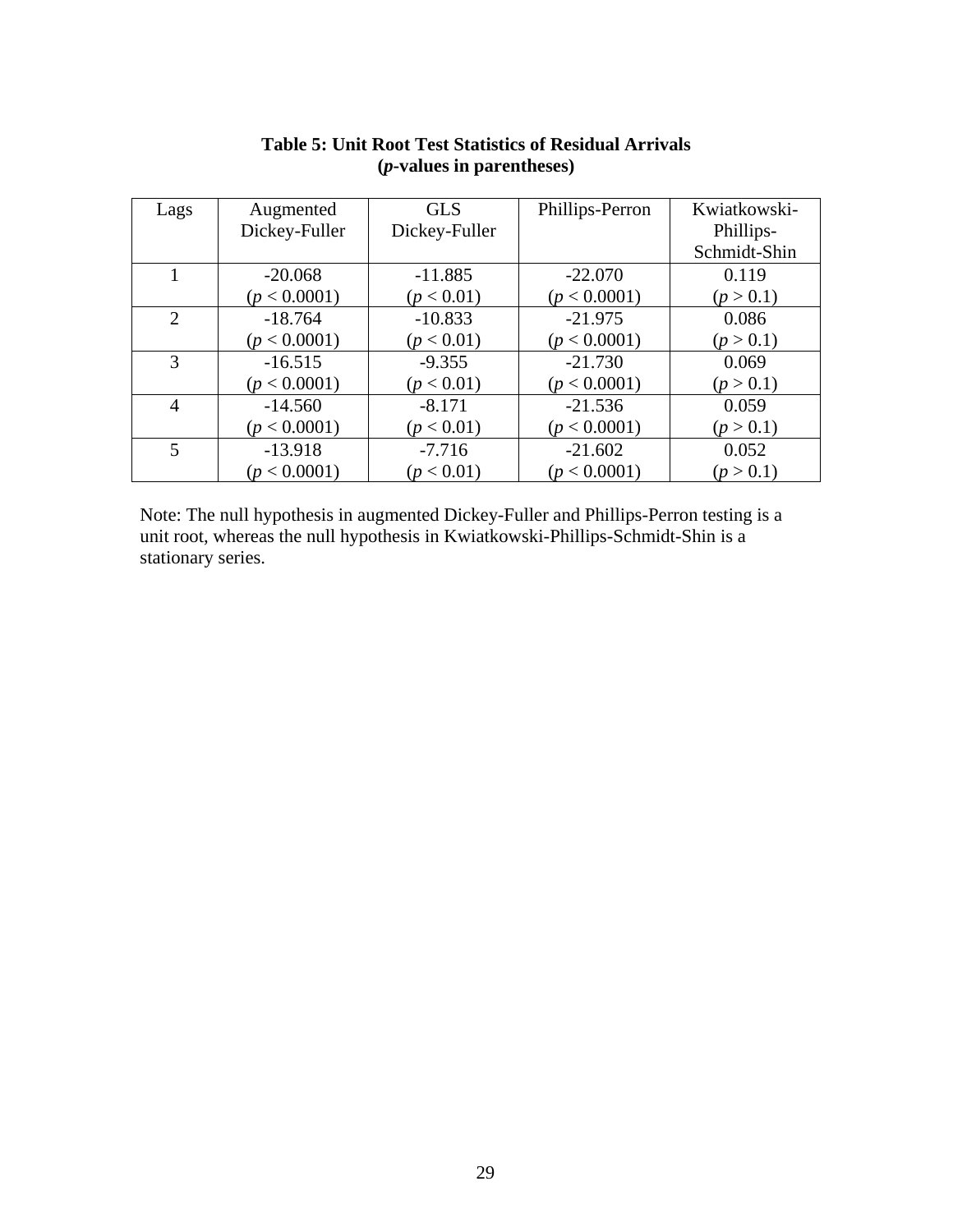| Pro Bowl,        | $-782.0$       | Honolulu Marathon, | 9.7                    |
|------------------|----------------|--------------------|------------------------|
| one day prior    | (376.8)        | one day prior      | (292.6)                |
| Pro Bowl,        | $-123.0$       | Honolulu Marathon, | 533.6                  |
| two days prior   | (334.2)        | two days prior     | (298.6)                |
| Pro Bowl,        | $-123.8$       | Honolulu Marathon, | 32.9                   |
| three days prior | (326.6)        | three days prior   | (363.6)                |
| Pro Bowl,        | 175.3          | Honolulu Marathon, | $1,013.5$ <sup>*</sup> |
| four days prior  | (367.3)        | four days prior    | (347.0)                |
| Pro Bowl,        | 44.8           | Honolulu Marathon, | $993.2***$             |
| five days prior  | (345.2)        | five days prior    | (364.0)                |
| Pro Bowl,        | 341.7          | Honolulu Marathon, | $729.4***$             |
| six days prior   | (330.7)        | six days prior     | (350.0)                |
| Pro Bowl,        | 72.3           | Honolulu Marathon, | $625.4***$             |
| seven days prior | (303.1)        | seven days prior   | (276.4)                |
| Golf Event,      | $-278.3$       | Ironman,           | 146.6                  |
| one day prior    | (255.5)        | one day prior      | (347.4)                |
| Golf Event,      | 134.6          | Ironman,           | 305.4                  |
| two days prior   | (271.2)        | two days prior     | (510.1)                |
| Golf Event,      | $-1,017.7$ *** | Ironman,           | 436.7                  |
| three days prior | (235.2)        | three days prior   | (537.2)                |
| Golf Event,      | $-163.4$       | Ironman,           | $-327.5$               |
| four days prior  | (235.0)        | four days prior    | (559.3)                |
| Golf Event,      | $-526.4$       | Ironman,           | $-504.3$               |
| five days prior  | (271.1)        | five days prior    | (535.2)                |
| Golf Event,      | 125.9          | Ironman,           | $-438.2$               |
| six days prior   | (249.2)        | six days prior     | (505.9)                |
| Golf Event,      | $-172.9$       | Ironman,           | 112.6                  |
| seven days prior | (249.7)        | seven days prior   | (410.1)                |

### **Table 6: Results (Standard Errors in Parentheses)**

Note: Dummy variables for each year, month and day of the week are included but not presented here. In addition, ", "", and "\*\* represent statistical significance at the ten, five, and one percent thresholds, respectively.